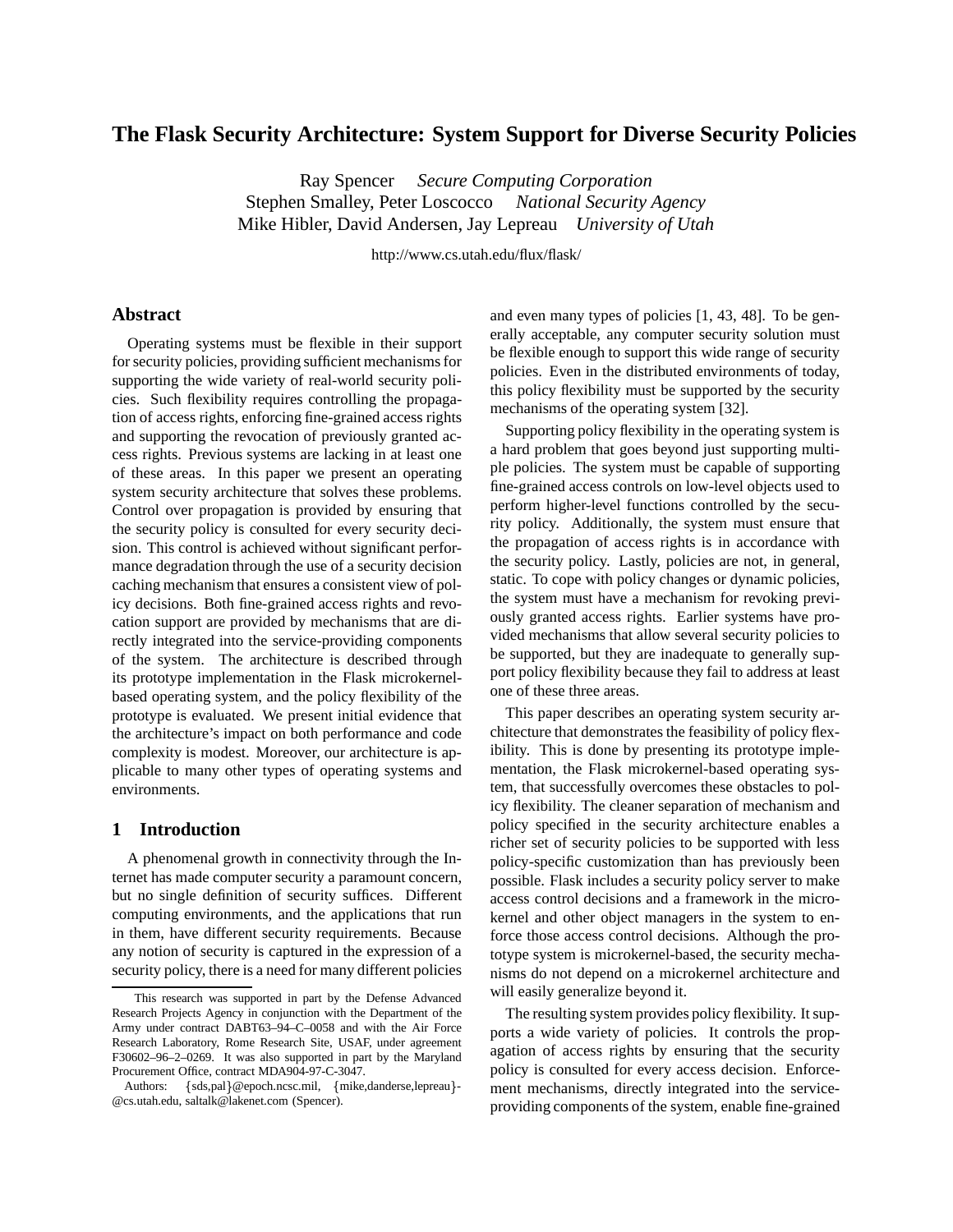access controls and dynamic policy support that allows the revocation of previously granted access rights. Initial performance results, as well as statistics on the scale and invasiveness of the code changes, indicate that the impact of policy flexible security on the system can be kept to a minimum.

The remainder of the paper begins by elaborating on the meaning of policy flexibility. After a discussion of why two popular mechanisms employed in systems to provide security are limiting to policy flexibility, some related work is described. The Flask architecture is then presented through a discussion of its prototype design and implementation. The paper concludes with an evaluation of the policy flexibility of the system, an assessment of the performance impact, and a discussion of the scale and invasiveness of the Flask changes.

### **2 Policy Flexibility**

When first attempting to define security policy flexibility, it is tempting to generate a list of all known security policies and define flexibility through that list. This ensures that the definition will reflect a real-world view of the degree of flexibility. Unfortunately, this simplistic definition is unrealistic. Real-world security polices in computer systems are limited by the mechanisms currently provided in such systems, and it is not always clear how security policies enforced in the "pencil-and-paper" world translate to computer systems, if at all [3, 48]. As such, a better definition is needed.

It is more useful to define security policy flexibility by viewing a computer system abstractly as a state machine performing atomic operationsto transition from one state to the next. Within such a model, a system could be considered to provide total security policy flexibility if the security policy can interpose atomically on any operation performed by the system, allowing the operation to proceed, denying the operation, or even injecting operations of its own. In such a system, the security policy can make its decisions using knowledge of the entire current system state, where the current system state can be considered to encompass the history of the system. Because it is possible to interpose on all access requests, it is possible to modify the existing security policy and to revoke any previously granted access.

This second definition more correctly captures the essence of policy flexibility, but practical considerations force a slightly more limited point of view. It is unlikely that a real system could base security policy decisions for all possible operations on the entire current system state. Instead, a more realistic approach is to identify that portion of the system state that is potentially security relevant and to control operations that affect or are affected by that portion of the state. The degree of flexibility in such a system will naturally depend upon the completeness of both the set of controlled operations and the portion of the current system state that is available to the security policy. Furthermore, the granularity of the controlled operations affects the degree of flexibility because it impacts the granularity at which sharing can be controlled.

This description of policy flexibility seems limiting in three ways. It allows some operations to proceed outside of the control of the security policy, restricts the operations that may be injected by the security policy, and permits some system state to exist beyond the scope of the security policy. In actuality, each of these apparent limitations is a desirable property since many of the internal operations and state of any system are of no apparent use or concern to any security policy. Section 6.1 will discuss how these limitations were interpreted for the Flask system.

A system that is policy flexible must be capable of supporting a wide variety of security policies. Security policies may be classified according to certain characteristics, including such things as: the need to revoke previously granted accesses, the type of input required to make access decisions, the sensitivity of policy decisions to external factors like history or environment, and the transitivity of access decisions [43, Sec. 6]. The remainder of this section focuses on revocation, which is the most difficult of these characteristics to support.

Since even the simplest security policies undergo change (*e.g.*, as user authorizations change), a policy flexible system must be capable of supporting policy changes. Since policy changes may be interleaved with the execution of controlled operations, there is the risk that the system will enforce access rights according to an obsolete policy. Thus, there must be effective atomicity in the interleaving of policy changes and controlled operations.

The fundamental difficulty in achieving this atomicity is ensuring that previously granted permissions can be revoked as required by a policy change. When a permission is to be revoked, the system must ensure that any service controlled by the permission will no longer be provided unless the permission is later granted again. Revocation can be a very difficult property to satisfy because permissions, once granted, have a tendency to migrate throughout the system. The revocation mechanism must guarantee that all of these migrated permissions are indeed revoked.

A basic example of a migrated permission surfaces in Unix. The access decision for writing to a file is performed when that file is opened, and the granted permission is cached in the file description for efficient validation of write access during write operations. Revoking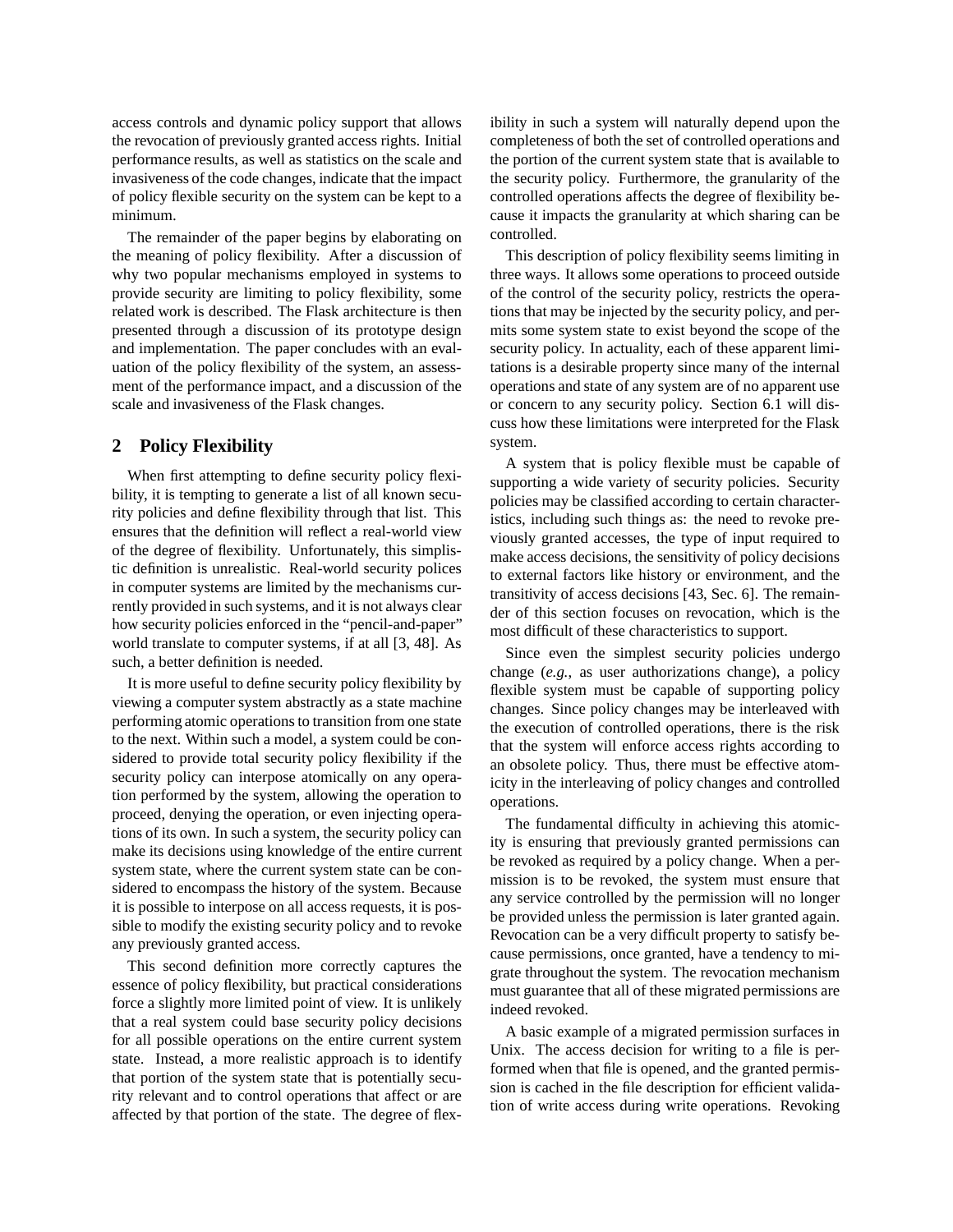write access to that file in Unix only prevents future attempts to open the file with write access and has no effect on the migrated permissions in existing file descriptions. This revocation support may be insufficient to meet the needs of a security policy. This type of situation is not uncommon, and migrated permissions can be found in other places throughout a system including: capabilities, access rights in page tables, open IPC connections, and operations currently in progress. More complicated systems are likely to yield more places to which permissions can migrate.

In most cases, revocation can be accomplished simply by altering a data structure. However, it is more complicated to revoke a permission when there is an operation in progress that has checked the permission already. The revocation mechanism must be able to identify all inprogress operations affected by such revocation requests and deal with each of them in one of three possible ways. The first is to abort the in-progress operation, returning an error status. Alternately, it could be restarted, allowing another check for the retracted permission. The third option is just to wait for the operation to complete on its own. In general, only the first two are safe. Only when the system can guarantee that the operation can complete without causing the revocation request to block indefinitely (*e.g.*, if all appropriate data structures have already been locked and there are no external dependencies) may the third option be taken. This is critical because blocking the revocation effectively denies the revocation request and causes a security violation.

# **3 Insufficiency of Popular Mechanisms**

This section discusses two popular mechanisms that are often employed to provide security to systems and the reasons why both are limiting to policy flexibility in normal usage. However, each has benefits despite its limitations, and both can be used within Flask in restricted ways that allow some of their benefits without incurring their limitations.

#### **3.1 Capability-Based Systems**

The goal of a single operating system mechanism capable of supporting a wide range of security policies is not a new goal. The Hydra operating system developed in the 1970's separated its access control mechanisms from the definition of its security policy [29, 52]. Hydra was a capability-based system, although the developers of the system recognized the limitations of a simple capability model and introduced several enhancements to the basic capability mechanisms. The Hydra approach was taken even further by the KeyKOS [40] and EROS [47] systems. Though popular, capability mechanisms are poorly suited to providing policy flexibility, because they allow the holder of a capability to control the direct propagation of that capability, whereas a critical requirement for supporting security policies is the ability to control the propagation of access rights in accordance with the policy. The enhancements introduced by Hydra and KeyKOS are intended to limit such propagation, but the resulting systems still generally only support the specific policies they were designed to satisfy, at the cost of significant complexity that diminishes the attraction of the capability model in the first place.

Primarily with an interest in solving the problem of supporting a multilevel security policy within a capability-based system, a few capability-based systems (*e.g.*, SCAP [25], ICAP [18], Trusted Mach [4]) introduced mechanisms that validated every propagation or use of a capability against the security policy. Kain and Landwehr [23] developed a taxonomy to characterize such systems. In these systems, the simplicity of the capability mechanism is retained, but capabilities serve only as a least privilege mechanism rather than a mechanism for recording and propagating the security policy. This is a potentially valuable use of capabilities. However, the designs for these systems do not define the mechanisms by which the security policy is queried to validate capabilities, and those mechanisms are essential to providing policy flexibility. The Flask architecture described in this paper could be employed to provide the security decisions needed to validate the capabilities in these systems. In the Flask prototype, the architecture is used in exactly this way.

### **3.2 Intercepting Requests**

A common approach used to add security to a system is to intercept service requests or to otherwise interpose a layer of security code between all applications and the operating system (*e.g.*, Kernel Hypervisors [37], SPIN [20]), or between particular applications or sets of applications (*e.g.*, L3/L4 [30], Lava [22], KeySAFE [28]). This may be done in capability systems or non-capability systems, and when applied to an operating system the security layer may lie within the operating system itself (as in Spring [36]) or in a component outside of the operating system to which all requests are redirected (as in Janus [17]).

However, this approach has some serious limitations. In order to add security by intercepting requests, the existing functional interface must expose all abstractions and information flows that the security policy wishes to control. To avoid maintaining redundant state in the access control layer, the functional interface must ensure that all security-relevant attributes are either directly available as parameters or easily derived from parameters. A policy that requires the use of some internal state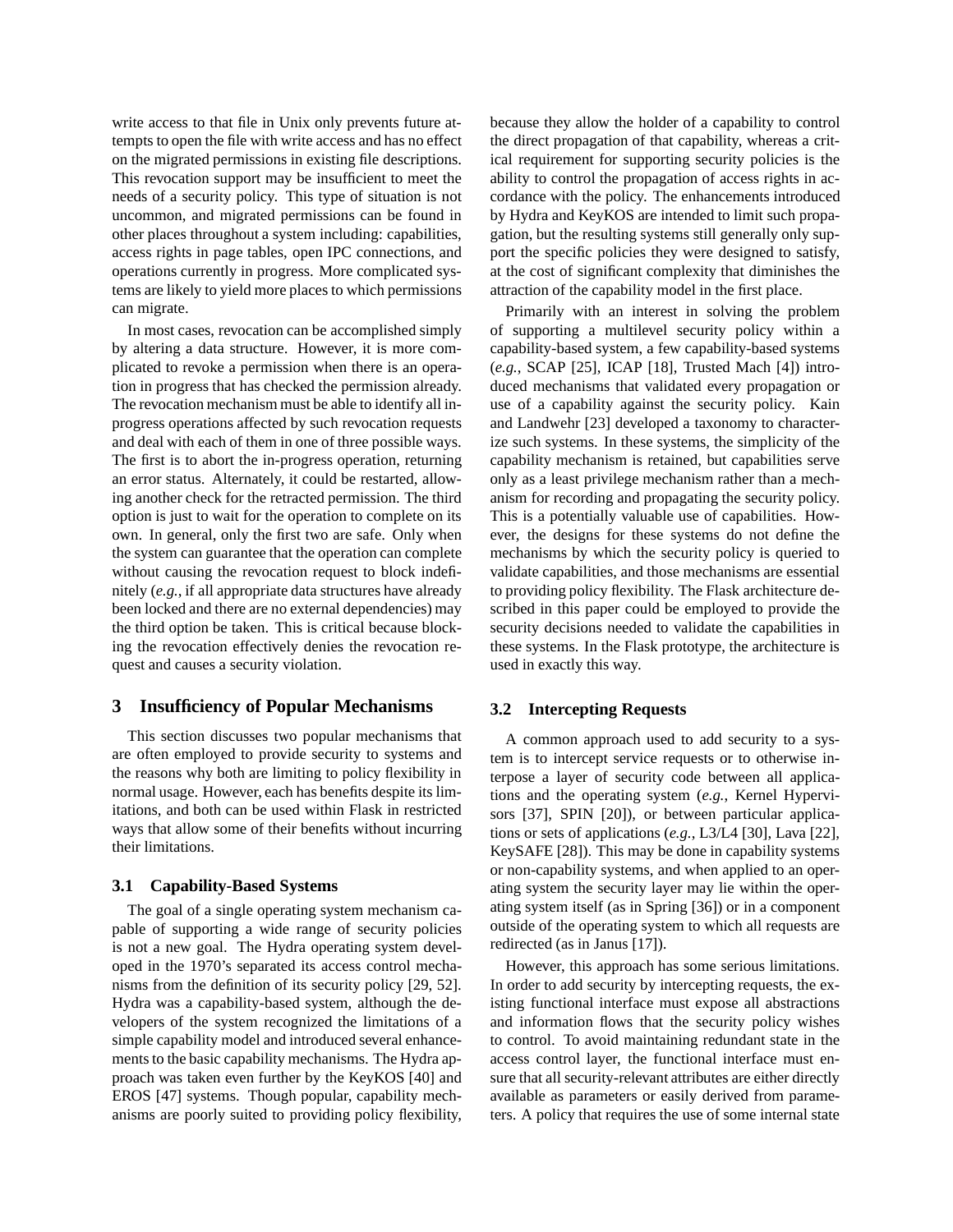of the object manager as an input to the decision can not be implemented without either changing the manager to export the state or, if possible, replicating the state management in the enforcer itself. The level of abstraction provided by the interface may be inappropriate or may cause difficulties in guaranteeing uniqueness or atomicity. For example, typical name-based calls suffer from issues of aliasing, multi-component lookups, and preserving the tranquility of the name-to-object mapping from the time-of-check to the time-of-use. Finally, this approach is limited in that the security layer can only affect the operation of the system as requests pass through it. Hence, it is often impossible for the system to reflect subsequent changes to the security policy, in particular, the revocation of migrated permissions.

As was the case with capabilities, implementing access control within a security layer is a good approach when these disadvantages can be avoided through the use of other mechanisms. However, it is important to recognize that other mechanisms are necessary, often mechanisms that are more invasive than intercepting requests, in order to provide any degree of flexibility in supporting security policies.

### **4 Related Work**

The previous section described the relationship between Flask and a variety of efforts that involved capability-based systems or the interception of requests. This section describes the relationship between Flask and other efforts not previously mentioned. We focus on the research most directly related to Flask, although there are many other efforts with some relation to our work.

The security architecture of the Flask system is derived from the architecture of our previous prototype system DTOS [35], which had similar goals. However, while the DTOS security mechanisms were independent of any particular security policy, the mechanisms were not sufficiently rich to support some policies [43], especially dynamic security policies.

At the highest level of abstraction, the flexible security model for Flask is consistent with the Generalized Framework for Access Control (GFAC) [2]. However, the GFAC model assumes that all controlled operations in the system are performed in the same atomic operation in which the policy is consulted, which is very difficult to achieve in a practical system and is the primary obstacle that the Flask system has had to overcome.

The specific issue of revocation is not a new issue in operating system design, although it has received surprisingly little recognition. Multics [39] effectively provided immediate revocation of all memory permissions by invalidating segment descriptors. Redell and Fabry [42], Karger [24] and Gong [18] all describe approaches for revoking previously granted capabilities, though none were actually implemented. Spring [49] implemented a capability revocation technique, though only the capabilities were revoked, not migrated permissions. Revocation of memory permissions is naturally provided by microkernel-based systems with external paging support, such as Mach [31], though revocation is not extended to other permissions. DTOS provided the security server with the ability to remove permissions previously granted and stored in the microkernel's permission cache. However, except for memory permissions where Mach's mechanisms could be used, DTOS did not provide for revocation of migrated permissions [38].

The Flask prototype is implemented within a microkernel-based operating system with hardwareenforced address space separation between processes. Several recent efforts (*e.g.*, SPIN [5], VINO [46] and the Java protection models in [50]) have presented softwareenforced process separation. The distinction is essentially irrelevant for the Flask architecture. It is essential that some form of separation between processes be provided, but the particular mechanism is not mandated by the Flask architecture. The general applicability of key aspects of the Flask architecture to other systems was concretely demonstrated by the adoption of the DTOS architecture in the security framework of SPIN [20]. Indeed, we believe the abstract Flask architecture, and the lessons it teaches, can be applied to software other than operating systems, such as middleware or distributed systems, although of course vulnerability to insecurities in the underlying operating systems would remain.

# **5 Flask Design and Implementation**

This section defines the components of the Flask security architecture and identifies the requirements on each component necessary to meet the goals of the system. The Flask security architecture is described here in the context of its implementation within a microkernel-based multiserver operating system. However, the security architecture only requires that the operating system include a reference monitor [16, Ch. 10]. In particular, the architecture requires the completeness and isolation properties, although verifiability is also ultimately necessary for confidence in any implementation of the architecture.

The Flask prototype was derived from the Fluke microkernel-based operating system [14]. The Fluke microkernel is especially well-suited for implementing the Flask architecture due to its lack of global resources [14] and the atomic properties of its API [13]. However, the original Fluke system was capability-based and was not in itself adequate to meet the requirements of the Flask architecture.

The remainder of this section starts by providing an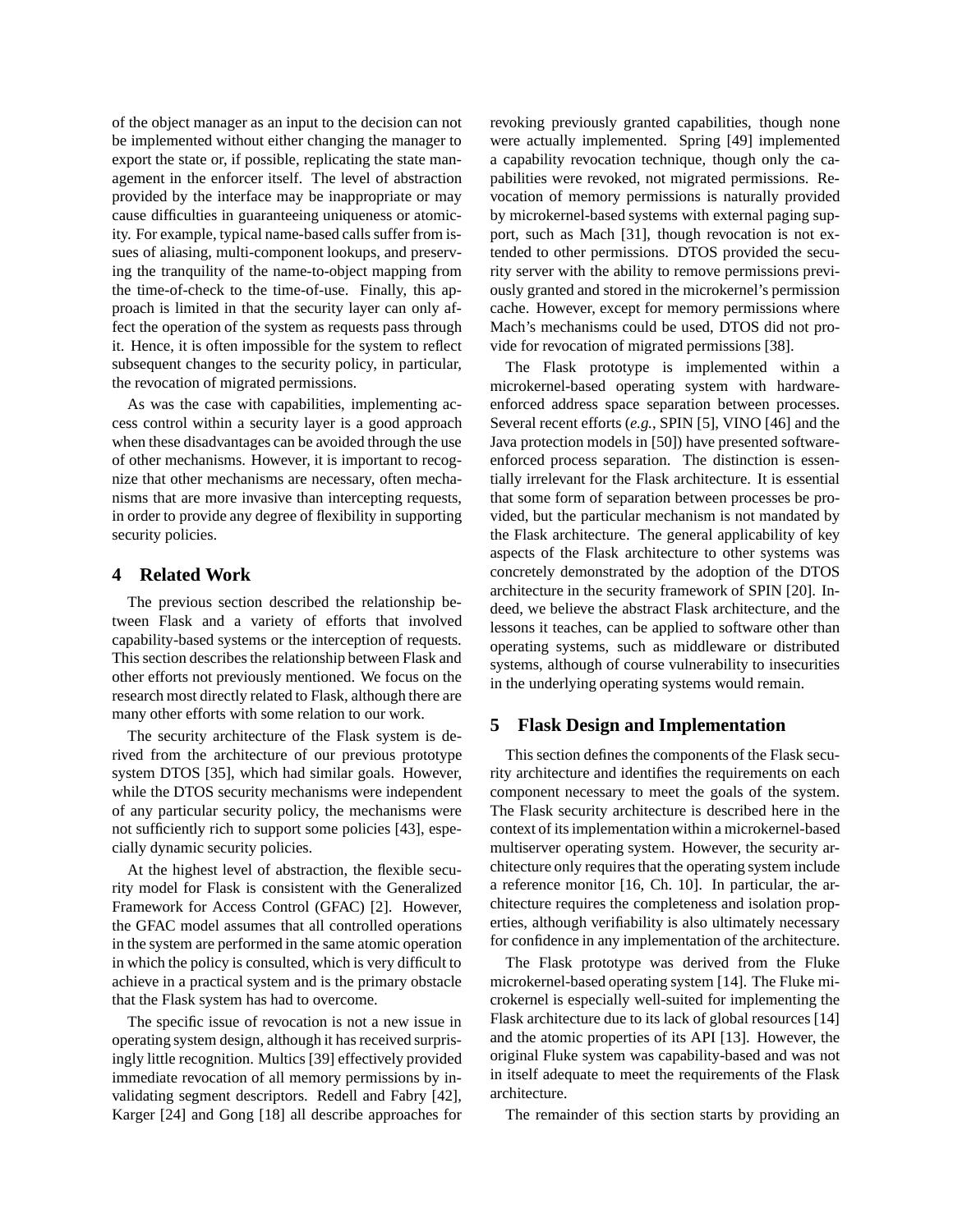

Figure 1: The Flask architecture. Components which enforce security policy decisions are referred to as *object managers*. Components which provide security decisions to the object managers are referred to as *security servers*. The decision making subsystem may include other components such as administrative interfaces and policy databases, but the interfaces among these components are policy-dependent and are therefore not addressed by the architecture.

overview of the Flask architecture. Then, it describes general support mechanisms required for the basic Flask architecture. It discusses the specific changes required for the microkernel. It explains how the complications caused by the need for revocation were overcome. This section ends by describing the prototype security server.

#### **5.1 Architecture Overview**

The Flask security architecture [44], as shown in Figure 1, describes the interactions between subsystems that enforce security policy decisions and a subsystem which makes those decisions, and the requirements on the components within each subsystem. The primary goal of the architecture is to provide for flexibility in the security policy by ensuring that these subsystems always have a consistent view of policy decisions regardless of how those decisions are made or how they may change over time. Secondary goals for the architecture include application transparency, defense-in-depth, ease of assurance, and minimal performance impact.

The Flask security architecture provides three primary elements for object managers. First, the architecture provides interfaces for retrieving access, labeling and polyinstantiation decisions from a security server. Access decisions specify whether a particular permission is granted between two entities, typically between a subject and an object. Labeling decisions specify the security attributes to be assigned to an object. Polyinstantiation decisions specify which member of a polyinstantiated set of resources should be accessed for a particular request. Second, the architecture provides an *access vector cache* (AVC) module that allows the object manager to cache access decisions to minimize the performance overhead. Third, the architecture provides object managers the ability to register to receive notifications of changes to the security policy.

Object managers are responsible for defining a mechanism for assigning labels to their objects. A control policy, which specifies how security decisions are used to control the services provided by the object manager, must be defined and implemented by each object manager. This control policy addresses threats in the most general fashion by providing the security policy with control over all services provided by the object manager and by permitting these controls to be configurable based on threat. Each object manager must define handling routines which are called in response to policy changes. For all uses of polyinstantiation, each object manager must define the mechanism by which the proper instantiation of a resource is chosen.

### **5.2 General Support Mechanisms**

This section describes general support mechanisms that were introduced for all of the object managers in order to support policy flexibility. Despite the simplicity of the Flask architecture, some subtleties arise in the implementation, as will be discussed below.

**5.2.1 Object Labeling** All objects that are controlled by the security policy are also labeled by the security policy with a set of security attributes, referred to as a security context. A fundamental issue in the architecture is how the association between objects and security contexts is maintained. The simplest solution would be to define a single policy-independent data type which is part of the data associated with each object. However, no single data type is well-suited to all of the differing ways in which labels are used in a system. The Flask architecture addresses these conflicting needs by providing two policy-independent data types for labeling.

A *security context*, the first policy-independent data type, is a variable-length string which can be interpreted by any application or user with an understanding of the security policy. A security context might consist of several attributes, such as a user identity, a classification level, a role and a type enforcement [6] domain, but this depends on the particular security policy. As long as it is treated as an opaque string, a security context can be handled by an object manager without compromising the policy flexibility of the object manager. However, using security contexts for labeling and policy decision lookups would be inefficient and would increase the likelihood of policy-specific logic being introduced into the object managers.

The second policy-independent data type, the *security identifier* (SID), is defined by Flask to be a fixedsize value which can be interpreted only by the security server and is mapped by the security server to a particu-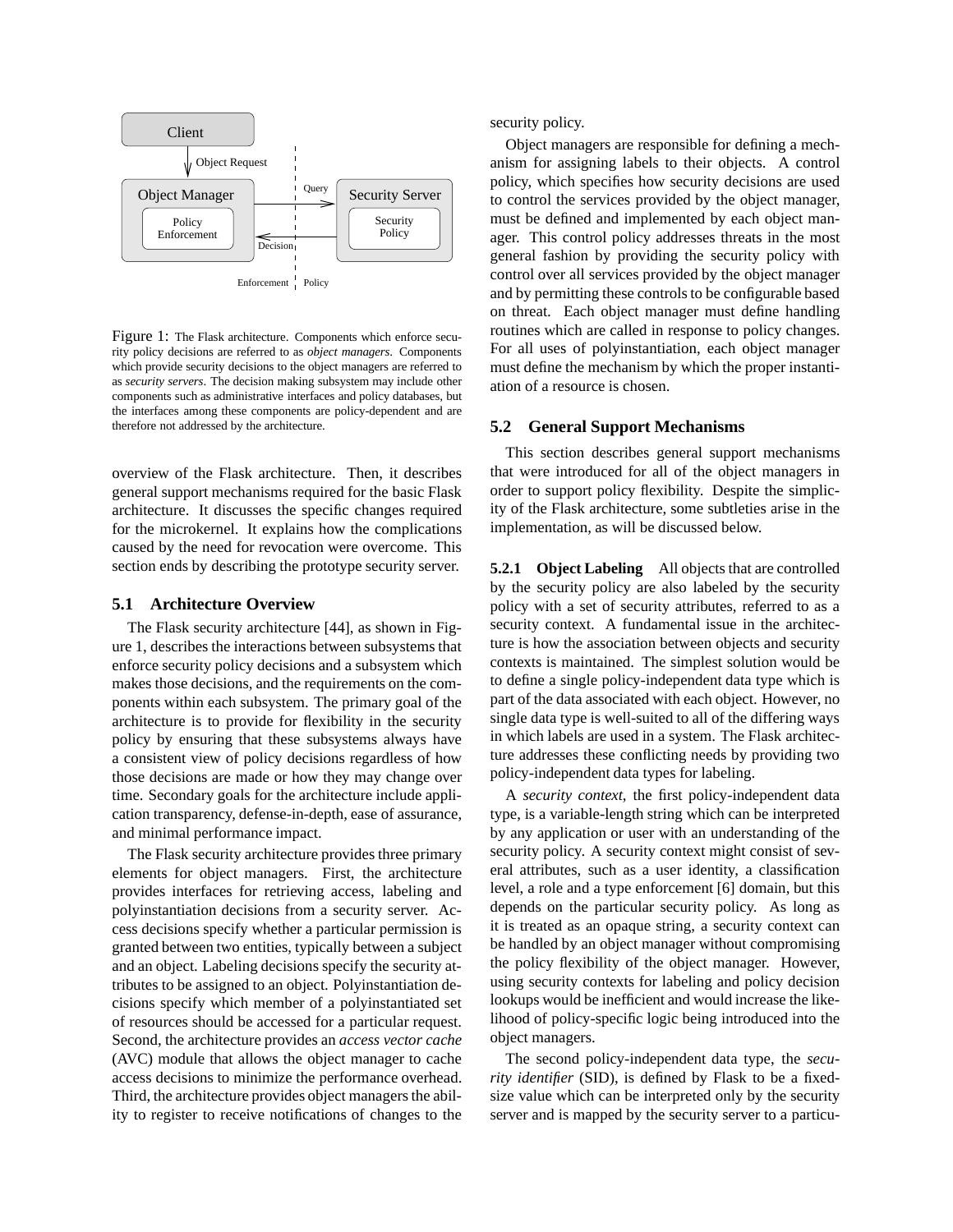

Figure 2: Object labeling in Flask. A client requests the creation of a new object from an object manager, and the microkernel supplies the object manager with the SID of the client. The object manager sends a request for a SID for the new object to the security server, with the SID of the client, the SID of a related object and the object type as parameters. The security server consults the labeling rules in the policy logic, determines a security context for the new object, and returns a SID that corresponds to that security context. Finally, the object manager binds the returned SID to the new object.

lar security context. Possession or knowledge of a SID for a given security context does not grant any authorization for that security context. The SID mapping cannot be assumed to be consistent across executions (reboots) of the security server nor across security servers on different nodes. Consequently, SIDs may be lightweight; in the implementation, SIDs are simply 32-bit integers. There is no specified internal structure to a SID; any internal structure is known only by the security server. The SID allows most object manager interactions to be independent of not just the content but even the format of a security context, simplifying object labeling and the interfaces that coordinate the security policy between the security server and object managers. However, in some cases, such as labeling persistent objects or labeling objects which are exported to other nodes, object managers must handle security contexts. This is described further in the discussion of the file server and network server in Section A.1 and Section A.2.

When an object is created, it is assigned a SID that represents the security context in which the object is created. This context typically depends upon the client requesting the object creation and upon the environment in which it is created. For example, the security context of a newly created file is dependent upon the security context of the directory in which it is created and the security context of the client that requested its creation. Since the computation of a security context for a new or transformed object may involve policy-specific logic, it cannot be performed by the object manager itself. The labeling of a new object is depicted in Figure 2. For some security policies, such as an ORCON policy [19, 34], the security policy may need to uniquely distinguish subjects and objects of certain classes even if they are created in the same security context. For such policies, the SID must be computed from the security context and a unique identifier chosen by the security server.

**5.2.2 Client and Server Identification** Object managers must be able to identify the SID of a client making a request when this SID is part of a security decision. It is also useful for clients to be able to identify the SID of a server to ensure that a service is requested from an appropriate server. Hence, the Flask architecture requires that the underlying system provide some form of client and server identification for inter-process communication (IPC). However, this feature is not complete without providing the client and server a means of overriding their identification. For instance, the need of a subject to limit its privileges when making a request on behalf of another subject is one justification for capability-based mechanisms[21]. In addition to limiting privileges, overriding the actual identification can be used to provide anonymity in communications or to allow for transparent interposition, such as through a network IPC server connecting the client and server in a distributed system [11].

The Flask microkernel provides this service directly as part of IPC processing, rather than relying upon complicated and potentially expensive external authentication protocols such as those in Spring and the Hurd [7]. The microkernel provides the SID of the client to the server along with the client's request. The client can identify the SID of the server by making a kernel call on the capability to be used for communication. When making an IPC request, the client can specify a different SID as its effective SID to override its identification to the server. The server can also specify an effective SID when preparing to receive requests. In both cases, permission to specify a particular effective SID is decided by the security server and enforced by the microkernel. Thus, the Flask microkernel supports the basic access control and labeling operations required for the architecture and it provides the flexibility needed for least privilege, anonymity or transparent interposition.

**5.2.3 Requesting and Caching Security Decisions** In the simplest implementation, the object manager can make a request to the security server every time a security decision is needed. However, to alleviate the performance impact of communicating with the security server for each decision and of the computation of the decision within the security server, the Flask architecture provides caching of security decisions within the object manager.

The caching mechanisms in Flask provide much more than simply caching individual security decisions. The access vector cache (AVC) module, which is a common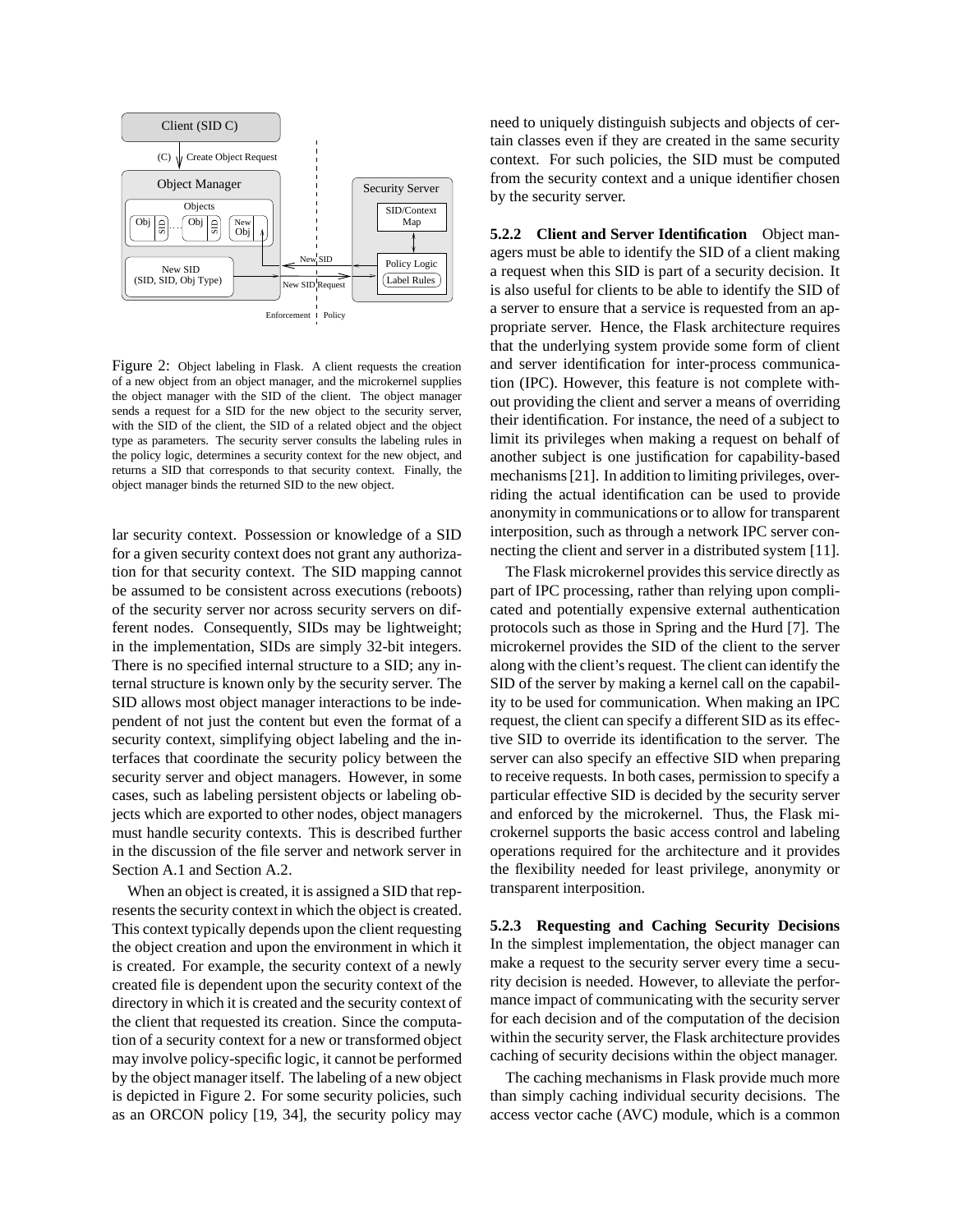

Figure 3: Requesting and caching security decisions in Flask. A client requests the modification of an existing object from an object manager. The object manager queries its access vector cache (AVC) module for an access ruling for the (client SID, object SID, requested permissions) triple. If no valid entry exists, then the AVC module sends an access query to the security server. The security server consults the access rules in the policy logic, determines an access ruling, and returns the access ruling to the AVC module.

library shared by the object managers, provides for the coordination of the policy between the object manager and the security server. This coordination addresses both requests from the object manager for policy decisions and requests from the security server for policy changes. The first of these is discussed in this section, while the second is discussed in Section 5.4.

For a typical controlled operation in Flask, an object manager must determine whether a subject is allowed to access a object with some permission or set of permissions. The sequence of requesting and caching security decisions is depicted in Figure 3. To minimize the overhead of security computations and requests, the security server can provide more decisions than requested, and the AVC module will store these decisions for future use. When a request for a security decision is received by the security server, it will return the current state of the security policy for a set of permissions with an *access vector*. An access vector is a collection of related permissions for the pair of SIDs provided to the security server. For instance, all file access permissions are grouped into a single access vector.

**5.2.4 Polyinstantiation Support** A security policy may need to restrict the sharing of a fixed resource among clients by polyinstantiating the resource and partitioning the clients into sets which can share the same instantiation of the resource. For example, multi-level secure Unix systems frequently partition the /tmp directory, maintaining separate subdirectories for each security level [51]; the corresponding solution for Flask is discussed in Section A.1. A similar issue arises with the



Figure 4: Polyinstantiation in Flask. A client requests the creation of a new object from an object manager, and the microkernel supplies the object manager with the SID of the client. The object manager sends a request for a SID for the member object to the security server, with the SID of the client, the SID of the polyinstantiated object and the object type as parameters. The security server consults the polyinstantiation rules in the policy logic, determines a security context for the member, and returns a SID that corresponds to that security context. Finally, the object manager selects a member based on the returned SID, and creates the object as a child of the member.

TCP or UDP port spaces, as discussed in Section A.2. The Flask architecture supports polyinstantiation by providing an interface by which the security server may identify which instantiation can be accessed by a particular client. Both the client and the instance are identified by SIDs. The instantiations are referred to as *members*. The general sequence of selecting a member is depicted in Figure 4.

### **5.3 Microkernel-specific Features**

The previous sections described the security functions that are common to all of the Flask object managers. In this section, we discuss the specific features that have been added to the microkernel. Support for revocation, however, will be discussed separately in Section 5.4. The specific features that were added to some of the other Flask object managers are described in Appendix A.

Due to the requirements of Fluke's architecture, each active kernel object is associated with a small chunk of physical memory [14]. Though "memory" is not itself an object within the microkernel, the microkernel provides the base service for memory management and binds a SID to each memory segment. The SID of each kernel object is identical to the SID of the memory segment with which it is associated. This relationship between the label of memory and the label of kernel objects associated with that memory permits the Flask microkernel controls to leverage the existing protection model of Fluke, rather than introducing an orthogonal protection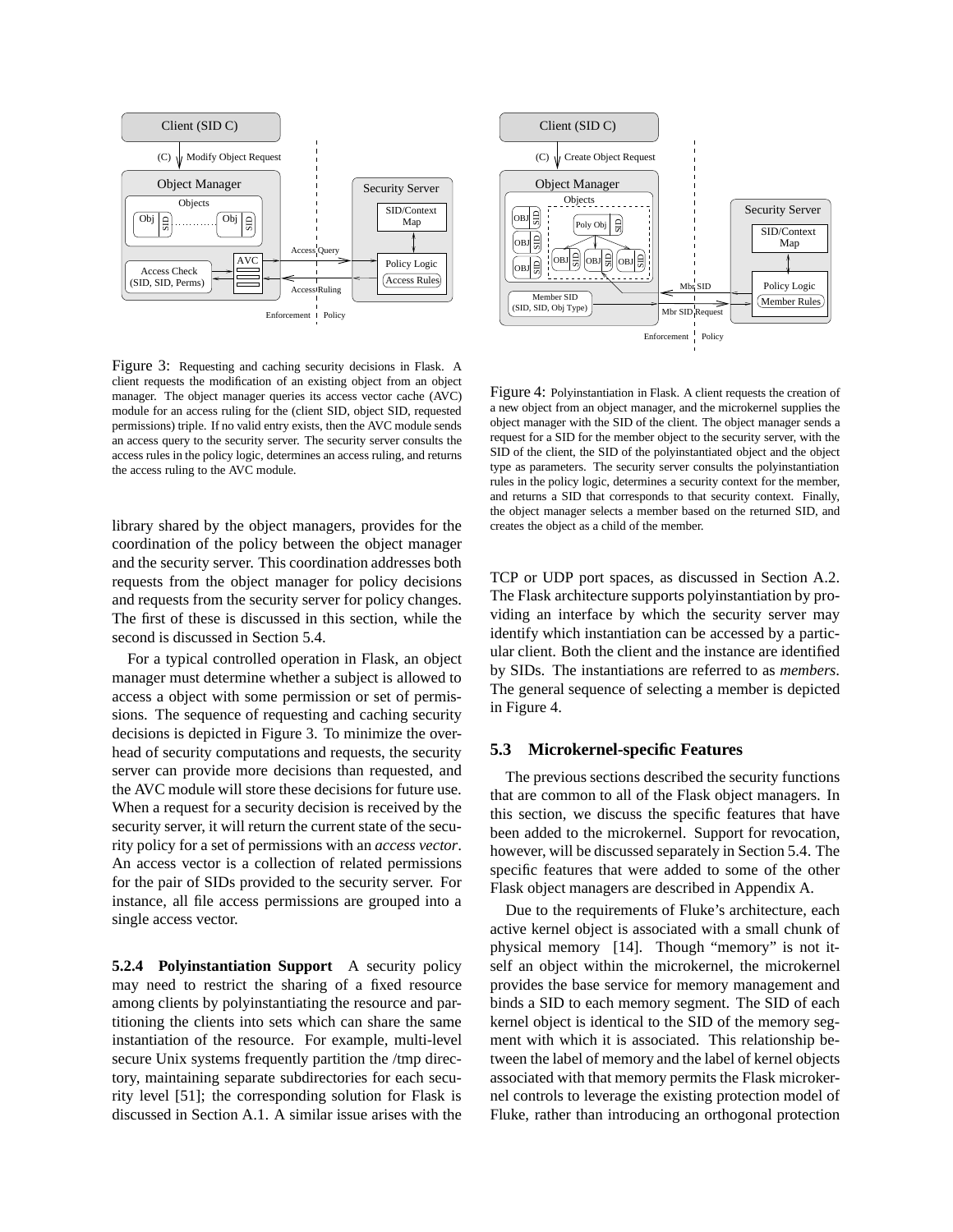| <b>SOURCE</b>               | <b>TARGET</b>               | <b>PERMISSION</b> |
|-----------------------------|-----------------------------|-------------------|
| Client SID                  | <b>Effective Client SID</b> | SpecifyClient     |
| Server SID                  | <b>Effective Server SID</b> | SpecifyServer     |
| <b>Effective Client SID</b> | <b>Effective Server SID</b> | Connect           |

Table 1: Permission requirements for an IPC connection to exist. The specify permissions are only required when a subject specifies an effective SID. If a subject does not specify an effective SID, then its effective SID is equal to its actual SID.

model as in DTOS. However, it also creates a potential loss of labeling flexibility, since the memory allocation granularity is much coarser than the allocation granularity for kernel objects.

Flask provides direct security policy control over the propagation of memory access modes by associating a Flask permission with each mode, based on the SID of the address space and the SID of the memory segment. These memory access modes also act as capabilities to kernel objects associated with the memory. During the initial attempt to access mapped memory, the microkernel verifies that the security policy explicitly grants permission for each requested access mode. Memory permissions cannot be computed at the level of any interface in Fluke, and are computed instead during page faults; hence, these controls provide an example where merely intercepting requests would be insufficient. Since the SID of a memory segment is not allowed to change, the Flask permissions need only be revalidated if a policy change occurs, as discussed in Section 5.4.

In Fluke, a port reference serves as a capability for performing an IPC to a server thread waiting on the corresponding port set. Control over propagation in Fluke may be performed through typical interposition techniques. In contrast, Flask provides direct control over the use of such port references by only allowing an IPC connection between two subjects if the appropriate permissions shown in Table 1 are satisfied. These direct controls permit the policy to regulate the use of capabilities, addressing the concerns of Section 3.1.

An interesting aspect of the Flask microkernel is the controls that are imposed on relationships between objects. In Fluke, these relationships are defined through the use of object references(*e.g.* the state of a thread contains an address space reference). Unfortunately, these references are used in many different ways, in contrast to the way in which read and write access modes are used to control access to kernel objects. For example, a reference to an address space may be used to map memory into the space or to export memory from the space. Hence, Flask introduces separate controls over these relationships and provides finer-grained control than Fluke. Some of the controls simply require the two objects to have equal SIDs, while others involve explicit permissions, as described in detail in [44, Sec. 3].

### **5.4 Revocation Support Mechanisms**

The most difficult complication in the Flask architecture is that the object managers effectively keep a local copy of certain security decisions, both explicitly in an access vector cache and implicitly in the form of migrated permissions. Therefore a change to the security policy requires coordination between the security server and the object managers to ensure that their representations of the policy are consistent. This section is devoted to a more detailed discussion of the requirements on the components of the architecture during a change in security policy.

The need for effective atomicity stated in Section 2 is achieved by imposing two requirements on the system. The first is that after completion of a policy change, the behavior of the object manager must reflect that change. No further controlled operations requiring a revoked permission can be performed without a subsequent policy change. The second requirement is that object managers must complete policy changes in a timely manner.

This first requirement is only a requirement on the object managers, but it results in effective atomicity of system-wide policy when coupled with a well-defined protocol between the security server and the object managers. This protocol involves three steps. First, the security server notifies all object managers that may have been previously provided any portion of the policy that has changed. Second, each object manager updates its internal state to reflect the change. Finally, each object manager notifies the security server that the change is complete. Sequence numbers are used to address the interleaving of messages providing policy decisions to the object managers and messages requesting changes to the policy. Both the synchronization protocol, which has been implemented, and an alternative approach based on theories of database consistency are described in [45, Sec. 6]. The latter solution was drawn from a model of transactional consistency, but solutions related to distributed shared memory consistency may also serve as useful models.

The last step of the protocol is essential to support policies that require policy changes to occur in a particular order. For instance, a policy may require that certain permissions be revoked prior to granting new permissions. The security server cannot consider a policy change to be completed until it is completed by all affected object managers. This allows effective atomicity of system-wide policy changes since the security server can determine when the policy change is effective for all relevant object managers.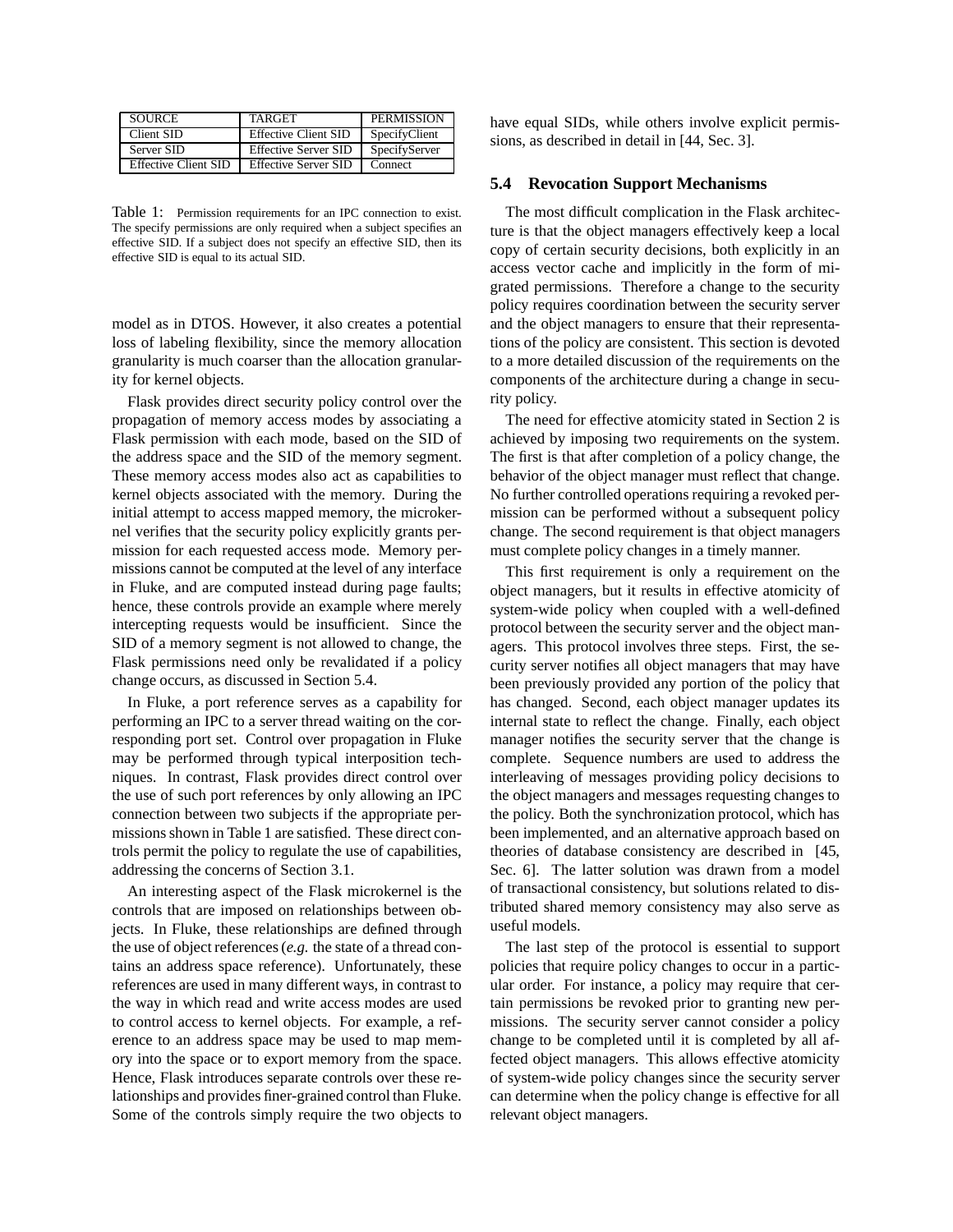

Figure 5: A revocation of microkernel permissions. Upon receipt of a revocation request from the security server, the microkernel first updates its access vector cache, and then proceeds to examine thread and memory state and perform revocations as necessary. The atomic properties of Fluke were leveraged to ease implementation of the revocation mechanism.

This protocol does not impose an undue burden in state management on the security server. The number of object managersin many systems is relatively small and the only transactions which require additional state are those where an object manager initially issues an access query for a permission that is granted. Furthermore, the security server may track permission grantings at various granularities to reduce the amount of state recorded by the security server.

The form of atomicity provided by the protocol is reasonable because of the timeliness requirement imposed on the object managers. It must not be possible for the revocation request to be arbitrarily delayed by actions of untrusted software. Each object manager must be capable of updating its own state without being indefinitely blocked by its clients. When this timeliness requirement is generalized for system-wide policy changes, it also involves two other elements of the system: the microkernel, which must provide timely communication between the security server and object managers, and the scheduler, which must provide the object manager with CPU resources.

The general AVC module handles the initial processing of all policy change requests and updates the cache appropriately. The only other operation that must be performed is revocation of migrated permissions. After updating the cache, the AVC module invokes any callbacks which have been registered by the object manager for revoking migrated permissions. The file server supports revocation of permissions which have migrated into file description objects, but currently lacks support for interrupting in-progress operations. Complete callbacks for revoking migrated permissions have currently been implemented only within the Flask microkernel, as shown in Figure 5.

Two properties of the Fluke API simplify revocation in the microkernel: it provides prompt and complete exportability of thread state and guarantees that all kernel operations are either atomic or cleanly subdivided into user-visible atomic stages [13]. The first property permits the kernel revocation mechanism to assess the kernel's state, including operations currently in progress. The revocation mechanism may safely wait for operations currently in progress to complete or restart due to the promptness guarantee. The second property permits Flask permission checks to be encapsulated in the same atomic operation as the service that they control, thereby avoiding any occurrences of the service after a revocation request has completed.

#### **5.5 The Security Server**

As stated earlier, the security server is required to provide security policy decisions, to maintain the mapping between SIDs and security contexts, to provide SIDs for newly created objects, to provide SIDs of member objects, and to manage object manager access vector caches. Additionally, most security policy server implementations will provide functionality for loading and changing policies. A security server might also benefit from providing its own caching mechanism, in addition to those contained in the object managers, to hold the results of access computations. This may prove advantageous because the security server can improve its response time by using cached results from previous, potentially expensive, access computations requested by any client.

The security server also is typically a policy enforcer over its own services. First of all, if the security server provides interfaces for changing the policy, it must enforce the policy over which subjects can access this interface. Second, it may limit the subjects that can request policy information. This is especially important in a policy where permission requests alter the policy, such as a dynamic conflict of interest policy. If the confidentiality of the policy information is important, then object managers that cache policy information must also be responsible for its protection.

In a distributed or networked environment, it is tempting to suggest that the security server of each node merely act as a local cache of the environment's policy. However, to support heterogeneous policy environments, it is desirable for each node to have its own security server with a locally defined policy component, with some degree of coordination at a higher level. Even in a homogeneous policy environment, a core portion of the security policy must be locally defined for the node in order to securely bootstrap the system into a state where it may consult the environment's policy. The development of a distributed security server for coordinating the per-node security servers within an environment remains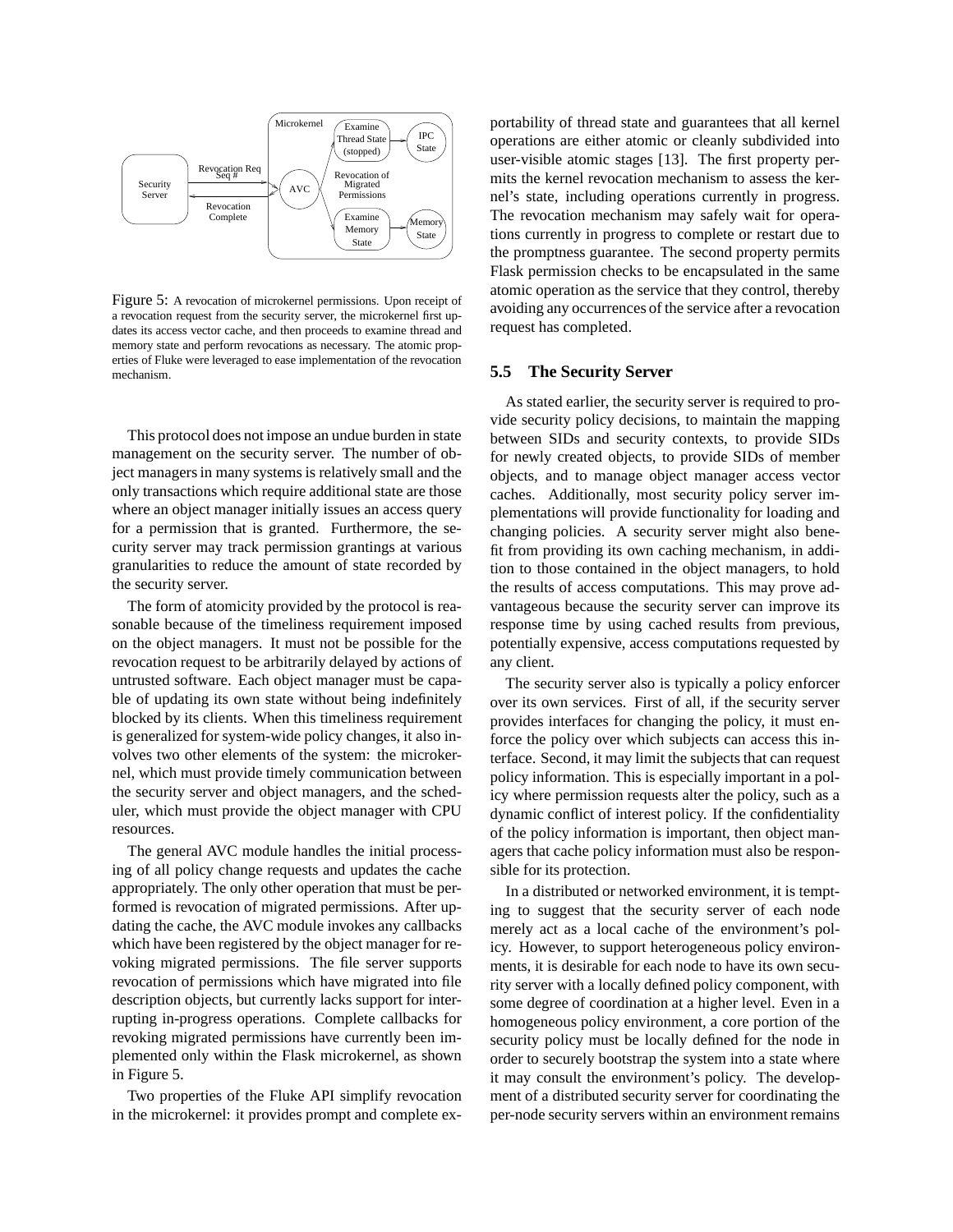as future work. For many policies, the security server should easily be scalable and replicable, since most policies will require little interaction among the individual nodes' security servers. However, some security policies, such as history-based policies, may require greater coordination among the security servers.

The security policy encapsulated by the Flask security server is defined through a combination of its code and a policy database. Any security policy that can be expressed through the prototype's policy database language may be implemented simply by altering the policy database. Supporting additional security policies requires changes to the security server's internal policy framework through code changes or by completely replacing the security server. It is important to note that even security policies that require altering the code of the security server do not require any changes to the object managers.

The current Flask security server prototype implements a security policy that is a combination of four subpolicies: multi-level security (MLS) [3], type enforcement [6], identity-based access control and dynamic role-based access control (RBAC) [10]. The access decisions provided by the security server must meet the requirements of each of these four subpolicies. The policy logic for the multi-level security policy is largely defined through the security server code, aside from the labels themselves. The policy logic for the other subpolicies is primarily defined through the policy database language. These four subpolicies are not all the policies supported by the architecture or its implementation in Flask. They were chosen for implementation in the security server prototype in order to exercise the major features of the architecture.

Because the Flask effort has focused on policy enforcement mechanisms and the coordination between these mechanisms and the security policy, the set of additional security policies that can be implemented solely through changes to this policy database is currently limited. This is simply a shortcoming of the current prototype rather than a characteristic of the architecture. We have yet to explore the development of a more expressive policy specification language or policy configuration tool for Flask. Such a tool would facilitate the definition of new security policies in the current prototype. There have been several recent projects that do consider flexible tools for configuring the security policies (e.g., Adage [53], ASP [8], Dynamic DTE [15], ARBAC [41]) that nicely complement the Flask effort by potentially providing ways to manage the mechanisms provided by Flask.

### **6 Results**

This section describes the results of the effort in three areas: policy flexibility, performance impact, and the scale and invasiveness of the code changes.

### **6.1 Flexibility in the Flask Implementation**

We evaluate the policy flexibility that the system provides based upon the description of policy flexibility in Section 2. The most important criterion discussed in that section was "atomicity," i.e., the ability of the system to ensure that all operations in the system are controlled with respect to the current security policy. Section 5.4 described how the Flask architecture provides an effective atomicity for policy changes and how the microkernel in particular achieves atomicity for policy changes relating to its objects. Achieving this atomicity for the other object managers remains to be done.

Section 2 also identifies three other potential weaknesses in policy flexibility. The first is the range of operations that the system can control. As described in Section 5.3 and Appendix A, each Flask object manager defines permissions for all services which observe or modify the state of its objects and provides fine-grained distinctions among its services. The advantages of the Flask controls over merely intercepting requests were clearly illustrated.

The second potential source of inflexibility is the limitation on the operations that may be invoked by the security policy. In Flask, the security server may use any of the interfaces provided by the object managers. Furthermore, the Flask architecture provides the security server with the additional interfaces provided by the AVC module in each object manager. However, this is obviously not the same as having access to any arbitrary operation. For example, if the security policy requires the ability to invoke an operation which is strictly internal to some object manager, the object manager would have to be changed to support that policy.

The third potential source of inflexibility is the amount of state information available to the security policy for making security decisions. Based upon our previous analysis of policies for DTOS, the provision of a pair of SIDs is sufficient for most policies [43, Sec. 6.3]. However, the limitation to two SIDs is a potential weakness in the current Flask design. The description of the Flask file server in Section A.1 identifies one case where a permission ultimately depends upon three SIDs and must be reduced to a collection of permissions among pairs of SIDs. An even worse situation is if the security decision should depend upon a parameter to a request that is not represented as a SID. Consider a request to change the scheduling priority of a thread. Here the security policy must certainly be able to make a decision based in part on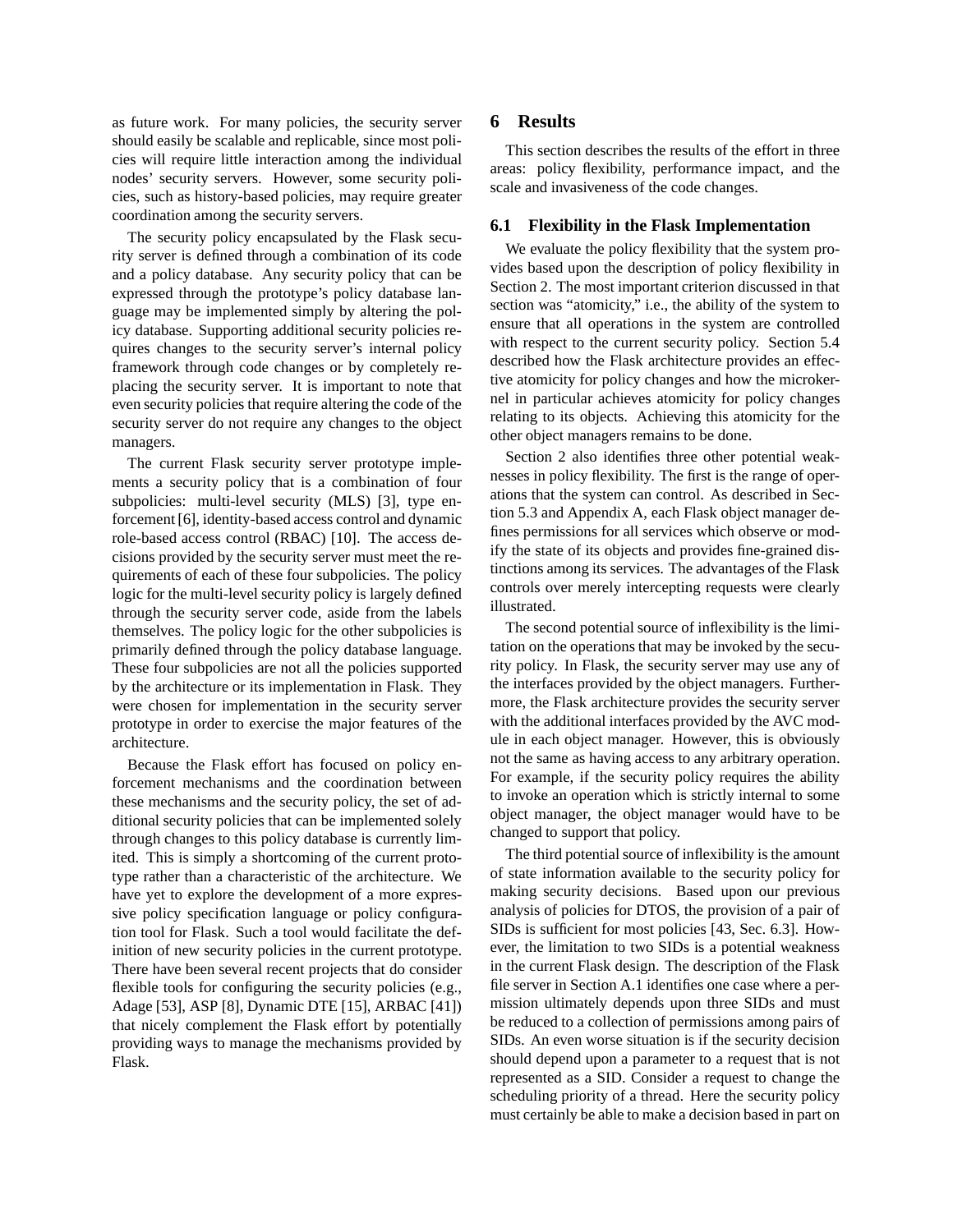the requested priority. This parameter can be considered within the current implementation by defining separate permissions for some classes of changes, for instance, increasing the priority can be a different permission than decreasing the priority. But it is not practical to define a separate permission for every possible change to the priority.

This is not a weakness in the architecture itself, and the design could easily be changed to allow for a security decision to be represented as a function of arbitrary parameters. However, the performance of the system would certainly be impacted by such a change, because an access vector cache supporting arbitrary parameters would be much more complicated than the current cache. A better solution may be to expand the interface only for those specific operations that require decisions based upon more complex parameters, and to provide separate caching mechanisms for those decisions. The Flask prototype provides a research platform for exploring the need for a richer interface to better support policy flexibility.

### **6.2 Performance**

All measurements in this section were taken using the time-stamp counter register on a 200MHz Pentium Pro processor with a 256KB L2 cache and 64MB of RAM. While a complete assessment of performance requires analysis of all object managers, we limit ourselves to the microkernel, and primarily to IPC since it is a critical path which must be factored into all higher level measurements.

**6.2.1 Object Labeling** The segment SID for any piece of mapped physical memory is readily available, since it is computed when a virtual-to-physical address translation is created and is stored along with that translation. As the address translation must be obtained at object creation time anyway, the additional cost of labeling is minimal. We verified this by measuring the cost to create the simplest kernel object in both Fluke and Flask, showing the worst case overhead. Flask added 1% to the operation (3.62 versus 3.66  $\mu$ s).

**6.2.2 IPC Operations** This section presents performance measurements for IPC operations under various message sizes and also measures the impact of caching within the microkernel. Table 2 presents timings for a variety of client-server IPC microbenchmarks for the base Fluke microkernel and under different scenarios in the Flask system. The tests measure cross-domain transfer of varying amounts of data, from client to server and back again.

For all of the tests performed on Flask in Table 2, the required permissions are available in the access vector

|              |           | Flask  |                |               |
|--------------|-----------|--------|----------------|---------------|
|              | Fluke     | naive  | client         | client        |
| message size | $(\mu s)$ |        | identification | impersonation |
| $'$ 'Null''  | 13.5      | $+2\%$ | $+9\%$         | $+6%$         |
| 16-byte      | 15.0      | $+2%$  | $+4%$          | $+6%$         |
| 128-byte     | 15.8      | $+1\%$ | $+2%$          | $+5%$         |
| 1k-byte      | 21.9      | $+2%$  | $+2%$          | $+4%$         |
| 4k-byte      | 42.9      | $+1\%$ | $+1\%$         | $+2%$         |
| 8k-byte      | 78.5      | $+1\%$ | $+5%$          | $+1\%$        |
| 64k-byte     | 503       | $+0\%$ | $+6%$          | $+0\%$        |

Table 2: Performance of IPC in Flask relative to the base Fluke system. A "Null" IPC actually transfers a minimal message, 8 bytes in the current implementation. In *Fluke*, the tests use the standard Fluke IPC interfaces in a system configured with no Flask enforcement mechanisms. Absolute times are shown in this column as a basis for comparison. *Naive* runs the same tests on the Flask microkernel. In *client identification*, the tests have been modified to use the Flask-specific server-side IPC interface to obtain the SID of the client on every call. *Client impersonation* uses the client-side IPC interface to specify an effective SID for every call.

cache at the location identified by a "hint" within the port reference structure. While we have provided the data structures to allow for fast queries of previously computed security decisions, we have not done any specific code optimization to speed up the execution. Therefore it was encouraging to find that the addition of these data structures alone is sufficient to almost completely eliminate any measurable impact of the permission checks.

The most interesting case in Table 2 is the *naive* column, because it represents the most common form of IPC in the Flask system. Along this path there is only a single *Connect* permission check. The results show a worst $case 2\% (\sim 50$  machine cycle) performance hit. As would be expected, the relative effect of the single access check diminishes as the size of the data transfer increases and memory copy costs become the dominating factor. The *client identification* column has a larger than expected impact due to the fact that, in the current implementation, the client SID is passed across the interface to the server in a register normally used for data transfer. This forces an extra memory copy (particularly obvious in the Null IPC test). The significant effect on large data transfers is unexpected and needs to be investigated. The *client impersonation* column shows the impact of checking both the *Connect* and *SpecifyClient* permissions.

The effect of not finding the permission through the hint is shown in Table 3, which presents the relative costs of retrieving a security decision from the cache and from the security server. The operation being performed is the most sensitive of the IPC operations, round trip of transfer of a "null" message between a client and a server and is consequently representative of the worst case.

The *cache* column shows that the use of the hint is significant in that it reduces the overhead from 7% to 2%.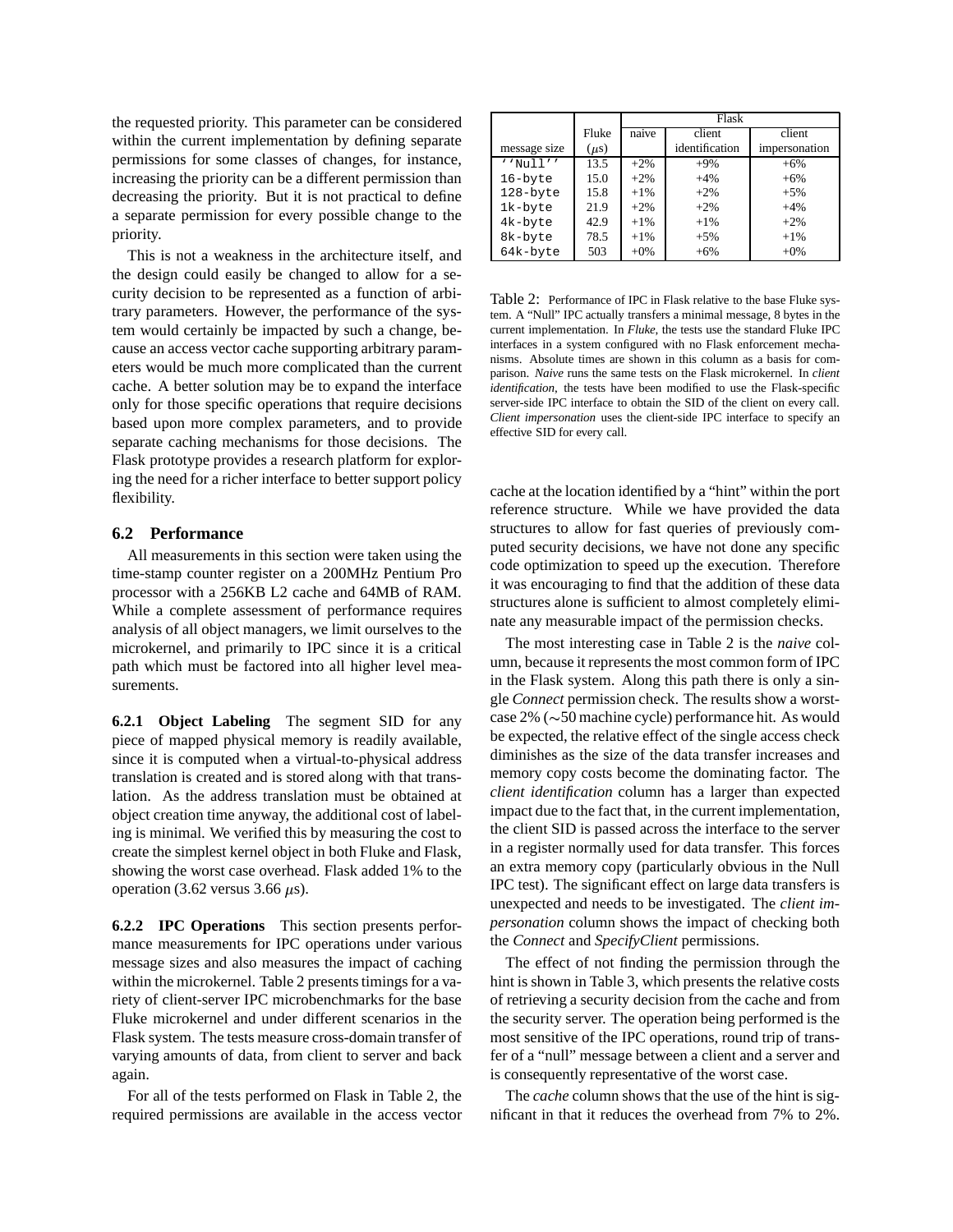|             |              | Flask        |              |              |                |
|-------------|--------------|--------------|--------------|--------------|----------------|
|             |              | using        | using        | calling      | calling        |
|             | Fluke        | hint         | cache        | trivSS       | realSS         |
| $'$ 'Null'' | 13.5 $\mu$ s | 13.8 $\mu$ s | 14.4 $\mu$ s | 43.4 $\mu$ s | $82.5 \ \mu s$ |
|             |              | $+2\%$       | $+7%$        | $+221%$      | $+511%$        |

Table 3: Marginal cost of security decisions in Flask. The first two columns repeat data from Table 2, identifying the relative cost of Flask when the required permission is found in the access vector cache (AVC) using the hint. The third column is the time required when the hint was incorrect but the permission was still found in the AVC. The *trivSS* column is the time required when the permission is not found in the AVC, and a "trivial" security server, which immediately returns an access ruling with all permissions granted, is used. The *realSS* column is the time required when the permission is not found in the AVC and an access ruling is computed by our prototype security server.

The *trivSS* column shows a more than tripling of the time required in the base Fluke case. The IPC interaction between the microkernel and security server requires transfer of 20 bytes of data to the security server (along with the client SID) and return of 20 bytes. Since the permission for this IPC interaction is found using the hint, we see from Table 2 that over half of the additional overhead is due to the IPC. The remainder of the overhead is due to the identification of the request for a security decision, construction of the security server request in the kernel, and the unmarshaling and marshaling of parameters in the security server itself. The additional overhead in the *realSS* column compared to the previous case is the time required to compute a security decision within our prototype security server. Though no attempt has been made to optimize the security server computations, this result points out that the access vector cache can potentially be important regardless of whether interactions with the security server require an IPC interaction.

**6.2.3 Revocation Operations** The possible microkernel revocation operations are described in Section 5.4. For demonstration purposes we chose to evaluate the most expensive of those operations, IPC revocation. Table 4 shows the results with varying numbers of active connections. The large base case is due to the need to stop all threads in the system when an IPC revocation is processed. The Fluke kernel provides a mechanism to cancel a thread and wait for it to enter a stopped state when the kernel wishes to examine or modify the thread's state. The stop operation cannot be blocked indefinitely by the thread's activities nor by the activities of any other thread. Since a thread must be stopped prior to examination in order to ensure that it is in a well-defined state, the current Flask implementation must stop all threads when an IPC revocation is processed. Thus, the current implementation meets the completeness and timeliness requirements of the architecture but is quite costly. In contrast, the actual cost to examine and update the state

| connections | revocation time |
|-------------|-----------------|
|             | $1.55$ ms       |
| 2           | $1.56$ ms       |
|             | $1.57$ ms       |
| 8           | $1.60$ ms       |
| 16          | $1.65$ ms       |

Table 4: Measured cost of revoking IPC connections. A connection is established from a client to a server and then is immediately revoked. Increasing numbers of interposed threads are used to increase the work done for each revocation.

of the affected threads is small in relation, and as expected scales linearly with the number of connections. Changing the Fluke kernel to permit greater concurrency during the processing of a revocation request remains as future work.

The frequency of policy changes is obviously policy dependent, but the usual examples of policy changes are externally driven and therefore will be infrequent. Moreover, a performance loss in a system with frequent policy changes should not be unexpected as it is fundamentally a new feature provided by the system. Obviously, even these uncommon operations should be completed as fast as possible, but that has not been a major consideration in the current implementation.

**6.2.4 Macrobenchmark** A macrobenchmark evaluation of the Flask prototype is difficult to perform. Since Flask is a research prototype, it has only limited POSIX support and many of the servers are not robust or well tuned. As a result, it is difficult to run non-trivial benchmark applications. Nevertheless, we performed a simple comparison, running make to compile and link an application consisting of 20 .c and 4 .h files for a total of 8060 lines of code (including comments and white space), about 190KB total.

The test environment included three object managers (the kernel, BSD filesystem server and POSIX process manager) along with a shell and all the GNU utilities necessary to build the application (make, gcc, ld, etc.). The Flask configuration of the test includes the security server with the three object managers configured to include the security features described in Section 5.3 and Appendix A. For each configuration, we ran make five times, ignored the first run, and averaged the time of the final four runs (the initial run primed the data and metadata caches in the filesystem). To give a sense of the absolute performance of the base Fluke system, we also ran the test under FreeBSD 2.1.5 on the same machine and filesystem. Table 5 summarizes the experiment.

The slowdown for Flask over the base Fluke system is less than 5%. By running the Flask kernel with unmodified Fluke object managers (*Flask-FFS-PM*), we see that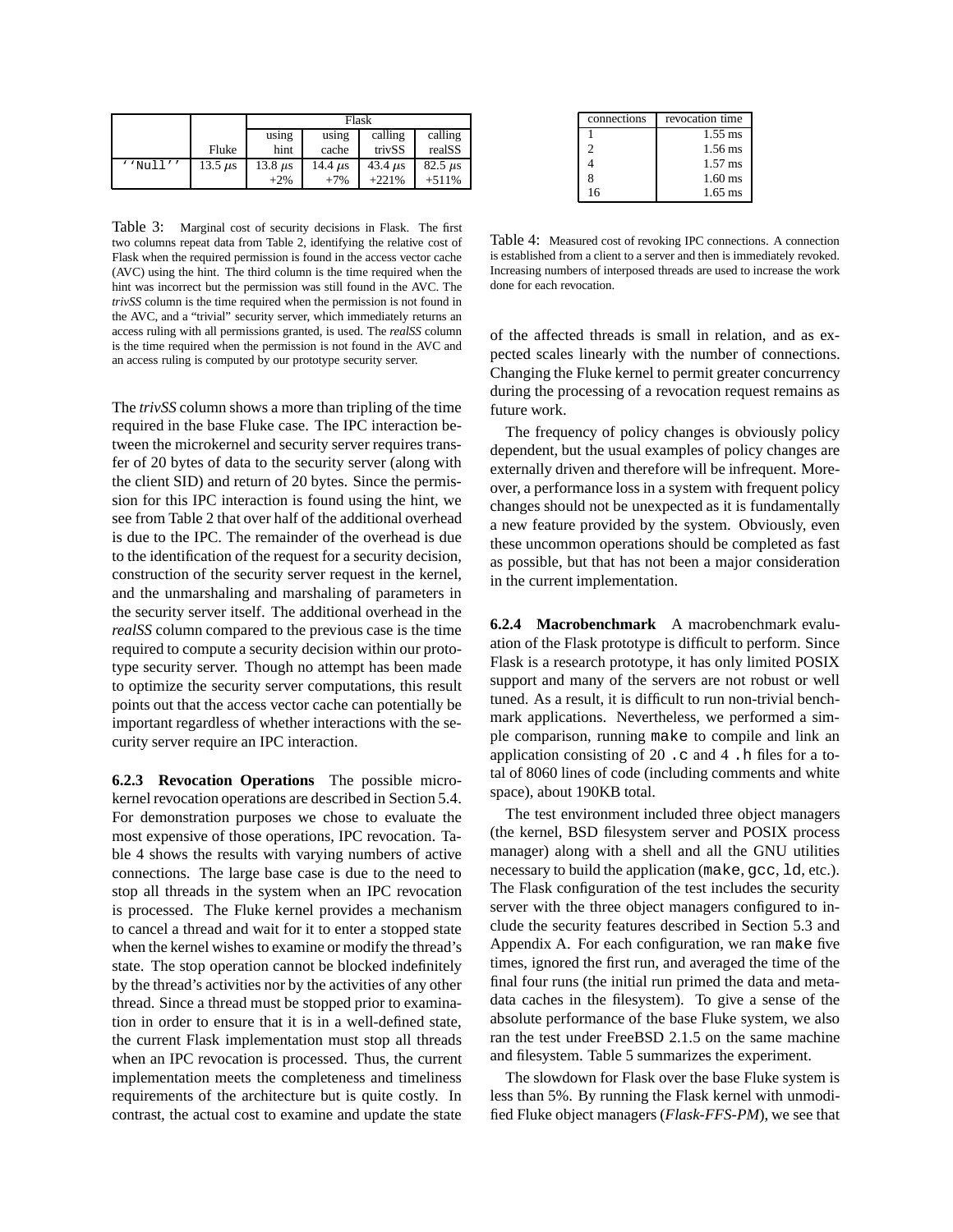| OS Config    | Time (sec)  |
|--------------|-------------|
| <b>BSD</b>   | 18.6        |
| Fluke        | 39.9        |
| Flask        | 41.7 (4.5%) |
| Flask-FFS-PM | 40.9 (2.5%) |
| Fluke-memfs  | 24.7        |
| Flask-memfs  | 27.4 (11%)  |

Table 5: Results of running make to compile and link a simple application in various OS configurations. *BSD* is FreeBSD 2.1.5, *Flask-FFS-PM* is the Flask kernel with the unmodified Fluke filesystem server and process manager, and the *memfs* entries use a memorybased filesystem in place of the disk-based filesystem. Percentages are the slowdowns vs. the appropriate base Fluke configurations.

the overhead is pretty evenly divided between the kernel and the other object managers (primarily the filesystem server). However, this modest slowdown is against a Fluke system which is over twice as slow on the same test as a competitive Unix system (*BSD*). The bulk of this slowdown is due to the prototype filesystem server which does not do asynchronous or clustered I/O operations. To factor this out, we reran the tests using a memory-based filesystem which supports the same access checks as the disk-based filesystem. The last two lines of Table 5 show the results of these tests. Note that the Flask overhead has increased to 11%, as less is masked by the disk I/O latency.

Table 6 reports the number of security decisions that were requested by each object manager during testing of the *Flask* configuration and how those decisions were resolved. The numbers include all five runs of make as well as the intervening removal of the object files. These results reaffirm the effectiveness of caching security decisions, with well over 99% of the requests never reaching the security server.

**6.2.5 Performance Conclusions** Initial microbenchmark numbers suggest that the overhead of the Flask microkernel mechanisms can be made negligible through the use of the access vector cache and local hints when appropriate. They also highlight the need for an access vector cache so that communications with the security server and security computations within the security server are minimized. They also point to several areas for potential optimization, such as the AVC implementation, the communications infrastructure and the prototype security server computations. A complete analysis of the effectiveness of the AVC remains as future work. Issues such as the optimal cache size and the sensitivity of the AVC hit ratios to policy changes remain to be explored.

Results of the simple macrobenchmark test are inconclusive. Although the performance impact numbers are encouraging (5–11% slowdown), the bad absolute performance of the prototype system cannot be ignored.

|            |         | Resolution |        |         |  |
|------------|---------|------------|--------|---------|--|
| Object     | Total   | using      | using  | calling |  |
| Manager    | queries | hint       | cache  | SS      |  |
| Kernel     | 603735  | 175585     | 428121 | 29      |  |
| <b>FFS</b> | 76708   | N/A        | 76700  |         |  |
| PM         | 892     | N/A        | 890    |         |  |

Table 6: Resolution of requested security decisions during the compilation benchmark. Numbers are from the *Flask* configuration of Table 5 and includes all five runs of make and make clean.

More completely exploring the performance overhead of the Flask security architecture remains as future work, and will likely be done in the context of a Linux or OS-Kit implementation of the architecture. This will permit more realistic workloads to be measured.

#### **6.3 Scale and Invasiveness of Flask Code**

In Table 7 we present data that give a rough estimate of the scale and complexity of adding fine-grained security enforcement to the base Fluke components. Overall, the Fluke components increased in size less than 8%. Although the kernel increased the most at 19%, for large object managers the percentage is reassuringly small (4– 6%). Of these modifications, we examined the magnitude of changes involved by classifying each changed location as "trivial" changes (*e.g.*, one-line changes, #define changes, name or parameter changes, etc.) or "non-trivial." For the process manager, 57% of the changes fell into the trivial category. For the kernel, a similar percentage of the changes were trivial, 61%, despite the fact that the kernel is an order of magnitude larger and more complicated than the process manager.

The changes required to implement the Flask security architecture did not involve any modifications to the existing Fluke API. Extended calls were added to the existing API to permit security-aware applications to use the additional security functionality, such as the client and server identification support. All applications that run on the base Fluke system can be executed unchanged on Flask.

# **7 Summary**

This paper describes an operating system security architecture capable of supporting a wide range of security policies, and the implementation of this architecture as part of the Flask microkernel-based operating system. It provides a usable definition of policy flexibility, identifies limitations of this definition and highlights the need for atomicity. It shows that capability systems and interposition techniques are inadequate for achieving policy flexibility. It presents the Flask architecture and describes how Flask overcomes the obstacles to achieving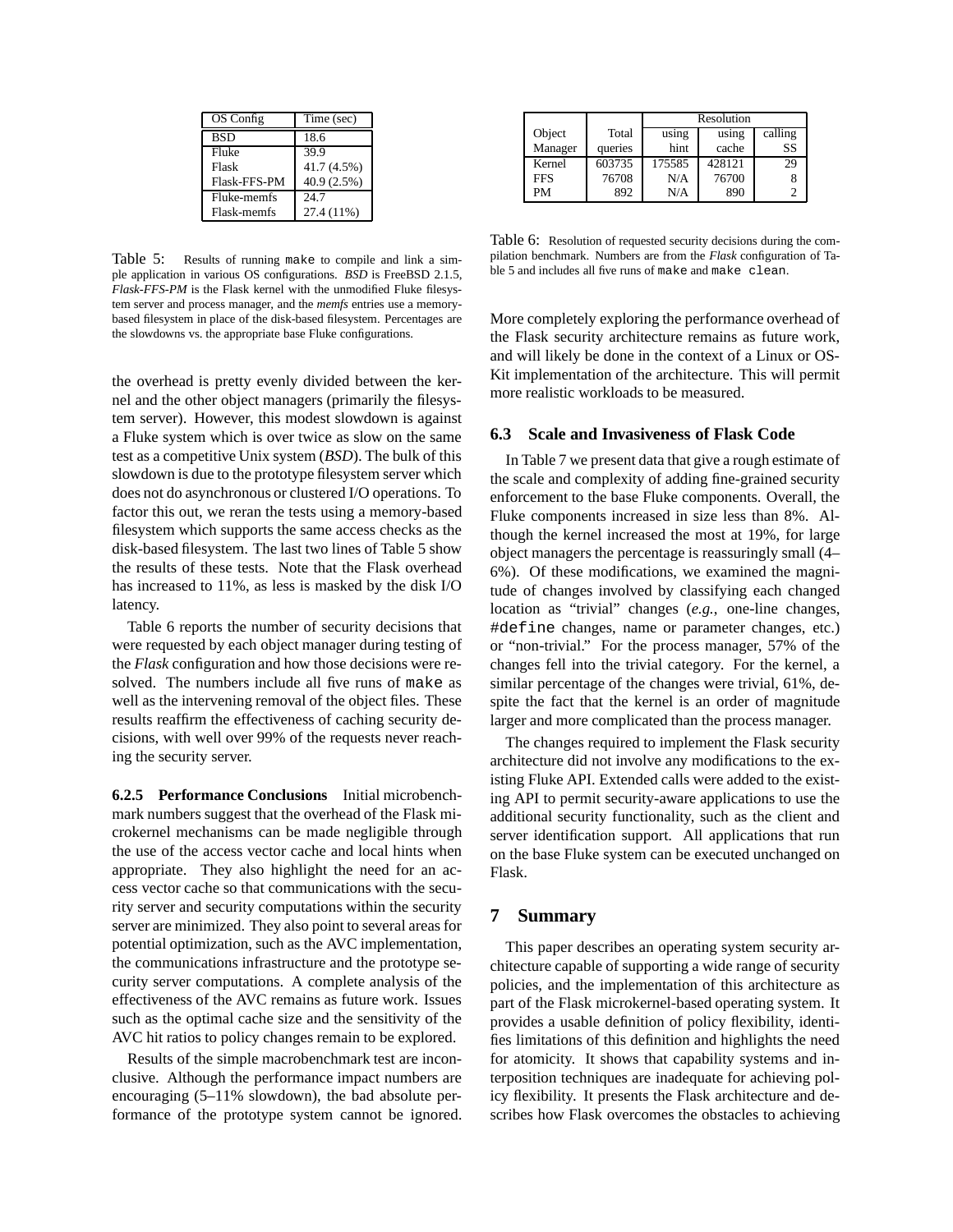| Component  | Fluke LOC | $+F$ lask | $%$ Incr. | #Locs. | %Locs. |
|------------|-----------|-----------|-----------|--------|--------|
| Kernel     | 9271      | 1795      | 19.3      | 258    | 2.4    |
| <b>FFS</b> | 21802     | 1342      | 6.2       | 14     | .06    |
| Proc. Mgr  | 925       | 196       | 21.2      | 85     | 9.2    |
| Net Server | 24549     | 1071      | 4.4       | 224    | 9.1    |
| Total      | 58435     | 4575      | 7.8       | 647    |        |

Table 7: "Filtered" source code size for various Flask components and the number of discrete locations in the base Fluke code that were modified. This count of source code lines filters out comments, blank lines, preprocessor directives, and punctuation-only lines, and typically is  $1/4$  to  $1/2$  the size of unfiltered code. The network server count includes the ISAKMP and IPSEC distributions, counting as modifications all Flask-specific changes to them and the base Fluke network component.

policy flexibility, including the need for atomicity. Although the performance evaluation of the Flask prototype is incomplete, this paper demonstrates that the architecture is practical to implement and flexible to use. Moreover, the architecture should be applicable to many other operating systems.

### **Availability**

The Flask software and documentation are available at <http://www.cs.utah.edu/flux/flask/>.

# **A Other Flask object managers**

This appendix describes the specific features that have been added to some of the Flask user-space object managers. Although the following subsections are not necessary for understanding the Flask architecture, they provide helpful insight into the details of providing policy flexibility in a complete system.

## **A.1 File Server**

The Flask file server provides four types of controlled (labeled) objects: file systems, directories, files, and file description objects. Since file systems, directories and files are persistent objects, their labels must also be persistent. The binding of persistent labels to these objects is shown in Figure 6. The file server supports persistent labels without sacrificing policy flexibility or performance by treating security contexts as opaque strings and by mapping these labels to SIDs by a query to the security server for internal use in the file server. Control over file description objects is separated from control over the files themselves so that propagation of access to file description objects may be controlled by the policy. As noted in Section 3.1, the ability to control the propagation of access rights is critical to policy flexibility.

In contrast to the Unix file access controls, the Flask file server defines a permission for each service that observes or modifies the state of a file or directory. For



Figure 6: Labeling of persistent objects. The file server maintains a table within each file system which identifies the security context of the file system and every directory and file within the file system, thereby ensuring that the security attributes of these objects are preserved even if the file system is moved to another system. This table is partitioned into a mapping between each security context and an integer *persistent SID* (PSID) and a mapping between each object and its persistent SID. These persistent SIDs are purely an internal abstraction within the file system and have a distinct name space for each file system. Hence, persistent SIDs may be lightweight and the allocation of persistent SIDs may be optimized for each file system.

example, whereas Unix permits a process to invoke *stat* or *unlink* on a file purely on the basis of the process' access to the file's parent directory, the Flask file server checks *Getattr* and *Unlink* permissions to control access to the file itself in addition to the directory-based permissions. Such controls are necessary to generally support nondiscretionary security policies. The Flask file server also supports fine-grained distinctions among services, such as separate *Write* and *Append* permissions for files and separate *Add name* and *Remove name* permissions for directories, which is important for supporting policy flexibility.

The file server provides operations to relabel files and directories, since the relabel operation has the potential of being much more efficient than merely copying such objects into new objects with different labels. There are a couple of complications of relabeling. First, migrated permissions pertaining to the file may need to be revoked. For instance, changing the SID of a file may affect the permission to write to a file that is stored in a file description object. Hence, all such permissions are recomputed and revoked if necessary. Second, a relabeling operation cannot be simply controlled through the SID of the client subject and the SID of the file, but must also involve the newly requested SID. This is addressed by requiring three permissions for a relabel to complete, as shown in Table 8. The provision of a single relabel operation is also helpful from a policy flexibility perspective, since the policy logic can be directly expressed in terms of any of these three possible SID pairs. In contrast, implementing the same policy logic in terms of the permis-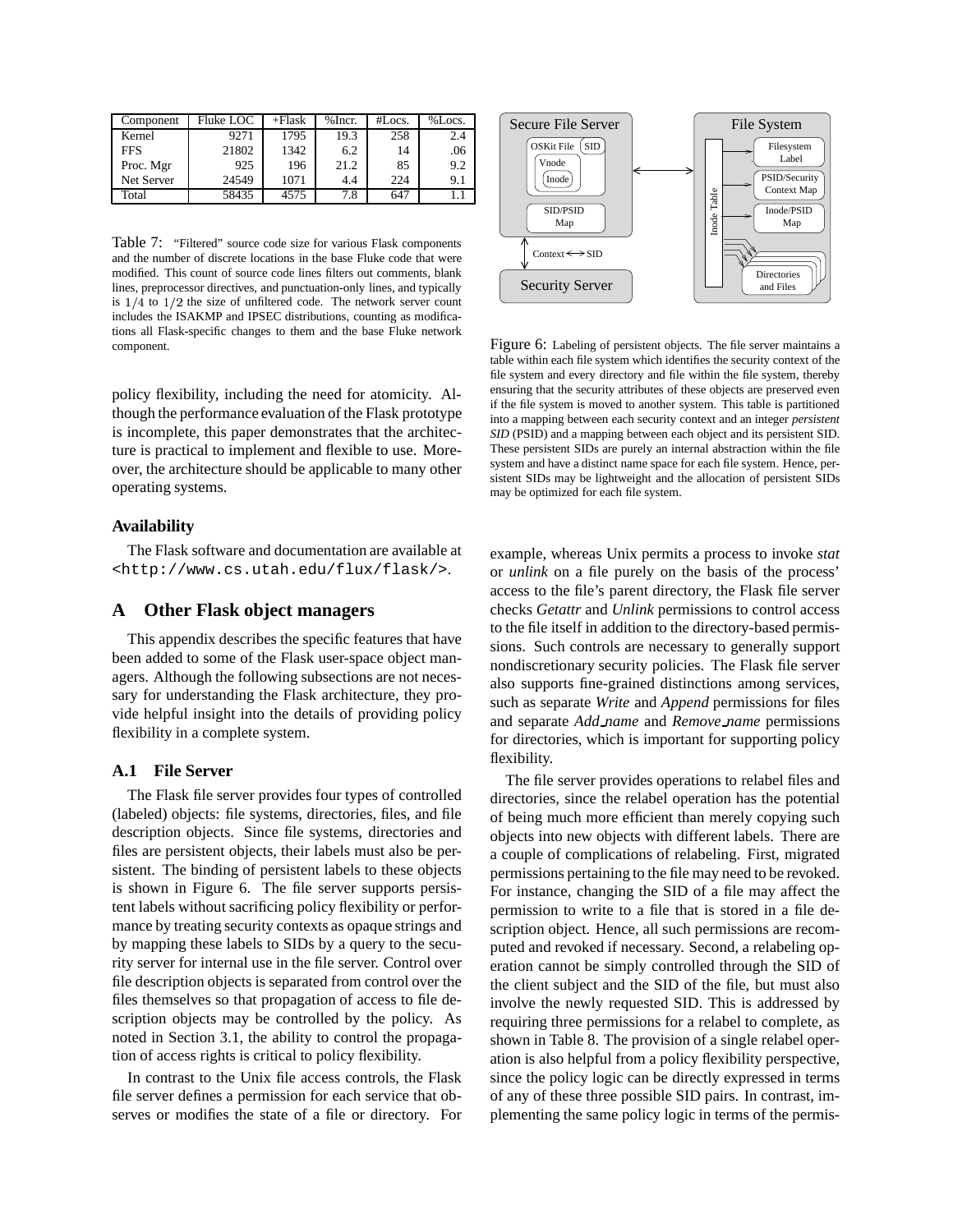| <b>SOURCE</b> | <b>TARGET</b> | <b>PERMISSION</b> |
|---------------|---------------|-------------------|
| Subject SID   | File SID      | RelabelFrom       |
| Subject SID   | New SID       | RelabelTo         |
| File SID      | New SID       | Transition        |

Table 8: Permission requirements for relabeling a file. Additionally, the subject must possess *Search* permission to every directory in the path.

sions controlling operations involved in copying an object would be complicated by the much weaker coupling among the relevant SIDs.

The file server design proposes the use of the Flask architecture's polyinstantiation support for *security union directories* (SUDs); however, the design for SUDs has not yet been implemented. SUDs are a generalization of the partitioned directory approach taken by multi-level secure Unix systems for dealing with /tmp. The SUD mechanism is designed to use the polyinstantiation support to determine the preferred member directory for each client to access by default. However, unlike the simple partitioned directory approach, the SUD mechanism provides a unified view of all accessible members within the polyinstantiated directory to clients based upon access decisions between the client and the member directories.

As was noted in Section 3.2, file server operations provide a simple example of the problems with implementing security controls at the server's external interface. The Flask file server draws its file system implementation from the OSKit [12] whose exported COM interfaces are similar to the internal VFS interface [27] used by many Unix file systems. It was possible to implement the Flask security controls at that interface where these problems do not exist.

### **A.2 Network Server**

Abstractly, the Flask network server ensures that every network IPC is authorized by the security policy. Of course, a network server cannot independently ensure that a network IPC is authorized by the policy of its node, since it does not have end-to-end control over data delivery to processes on peer nodes. Instead, a network server must extend some level of trust to its peer network servers to enforce its own security policy, in combination with their own security policies, over the peer processes. This requires a reconciliation of security policies, which would be handled by a separate negotiation server. The current negotiation server is limited to negotiating network security protocols and cryptographic mechanisms using the ISAKMP [33] protocol. The precise form of trust and the precise level of trust extended to peer network servers can vary widely and would be de-

| <b>SOURCE</b> | <b>TARGET</b>     | <b>LAYER</b>   |
|---------------|-------------------|----------------|
| Process SID   | Socket SID        | Socket         |
| Message SID   | Socket SID        | Transport      |
| Message SID   | Node SID          | <b>Network</b> |
| Node SID      | Net Interface SID |                |

Table 9: Layered controls in the network protocol stack. Each layer applies controls based upon the SIDs of the abstractions directly accessible at that layer. Node SIDs are provided to the network server by a separate network security server, which may query distributed databases for security attributes, and network interface SIDs may be locally configured.

fined within the policy. Extending the concept of policy flexibility to a networked environment will require such support for complex trust relationships.

The principal controlled object type for the network server is the socket. For socket types that maintain message boundaries (*e.g.*, datagram), the network server also binds a separate SID to each message sent or received on a socket. For other socket types, each message is implicitly associated with the SID of its sending socket. Since messages cross the boundary of control of the network server, and may even cross a policy domain boundary, the network server may need to apply cryptographic protections to messages in order to preserve the security requirements of the policy and must bind the security attributes of the message to the message. Our prototype network server uses the IPSEC [26] protocols for this purpose, with security associations established by the negotiation server. The negotiation server may not pass SIDs across the network, since they are only local identifiers; instead, the negotiation server must pass the actual security attributes to its peer, which can then establish its own SID for the corresponding security context. Although the negotiation server must handle security contexts, it does not interpret them, and thus remains policyflexible. Attribute translation and interpretation must be performed by the corresponding security servers in accordance with the policy reconciliation.

The network server controls are layered to match the network protocol layering architecture. Hence, the abstract control over the high-level network IPC services consists of a collection of controls over the abstractions at each layer, as shown in Table 9. The layered controls provide the policy with the ability to precisely regulate network operations, using all the information relevant to security decisions, and they allow the policy to take advantage of specific characteristics of the different protocols (*e.g.*, the client/server relationship in TCP). The network server provides another example of the problems with implementing security controls at the server's external interface. This is due to the need to control abstractions and interpose on operations which are not exported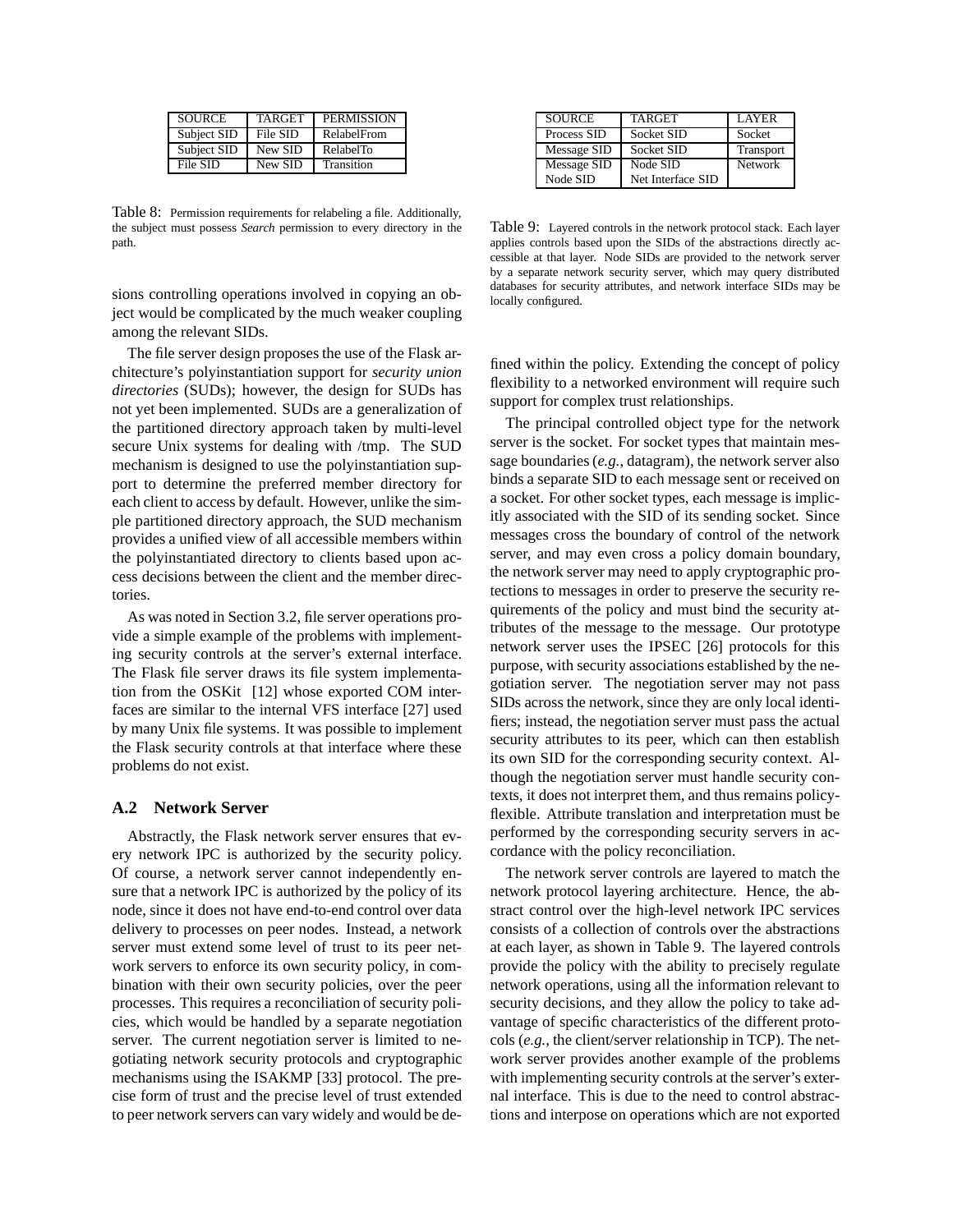by the network server's external interface.

Since the TCP and UDP port spaces are fixed resources, the network server uses the Flask architecture's polyinstantiation support for *security union port spaces* (SUPs). SUPs are analogous to the SUDs discussed in Section A.1. The polyinstantiation support is used to determine the preferred member port space when a port number is associated with a socket and when an incoming packet has a destination port number which exists in multiple member port spaces. The SUP mechanism provides a unified view of all accessible port spaces within the polyinstantiated port space based on access decisions.

Many of the details of the Flask network server and other servers that support it are beyond the scope of this paper. A much more detailed description of an earlier version of the Flask network server can be found in [9].

#### **A.3 Process Manager**

The Flask process manager implements the POSIX process abstraction, providing support for functions such as *fork* and *execve*. These higher-level process abstractions are layered on top of Flask processes, which consist of an address space and its associated threads. The process manager provides one controlled object type, the POSIX process, and binds a SID to each POSIX process. Unlike the SID of a Flask process, the SID of a POSIX process may change through an *execve*. Such SID transitions are controlled by the process *Transition* permission between the old and new SIDs. This control permits the policy to regulate a process' ability to transition to different security domains. Default transitions may be defined by the policy through the default object labeling mechanism described in Section 5.2.1.

In combination with the file server and the microkernel, the process manager is responsible for ensuring that each POSIX process is securely initialized. The file server ensures that the memory for the executable is labeled with the SID of the file. The microkernel ensures that the process may only execute memory to which it has *Execute* access. The process manager initializes the state of transformed POSIX processes, sanitizing their environment if the policy requires it.

### **Acknowledgments**

We especially thank Jeff Turner for his many contributions to the Flask vision and architecture. Duane Olawsky contributed much to our understanding of the features required for policy flexibility. We also thank Dan Wallach, Grant Wagner, Andy Muckelbauer, Ruth Taylor, Charlie Payne, Tom Keefe and the anonymous reviewers for reviewing earlier drafts of this paper, Roland McGrath for recent Fluke implementation, Ajay Chitturi for implementing an earlier version of our secure network server design, and other members of the Flux group for help in numerous ways.

## **References**

- [1] M. D. Abrams. Renewed Understanding of Access Control Policies. In *Proceedings of the 16th National Computer Security Conference*, pages 87–96, Oct. 1993.
- [2] M. D. Abrams, L. J. LaPadula, K. W. Eggers, and I. M. Olson. A Generalized Framework for Access Control: An Informal Description. In *Proceedings of the 13th National Computer Security Conference*, pages 135–143, Oct. 1990.
- [3] D. E. Bell and L. J. La Padula. Secure Computer Systems: Mathematical Foundations and Model. Technical Report M74-244, The MITRE Corporation, Bedford, MA, May 1973.
- [4] T. C. V. Benzel, E. J. Sebes, and H. Tajalli. Identification of Subjects and Objects in a Trusted Extensible Client Server Architecture. In *Proceedings of the 18th National Information Systems Security Conference*, pages 83–99, 1995.
- [5] B. N. Bershad, S. Savage, P. Pardyak, E. G. Sirer, M. E. Fiuczynski, D. Becker, C. Chambers, and S. Eggers. Extensibility, Safety, and Performance in the SPIN Operating System. In *Proc. of the 15th ACM Symp. on Operating Systems Principles*, pages 267– 284, Copper Mountain, CO, Dec. 1995.
- [6] W. E. Boebert and R. Y. Kain. A Practical Alternative to Hierarchical Integrity Policies. In *Proceedings of the Eighth National Computer Security Conference*, 1985.
- [7] M. I. Bushnell. Towards a New Strategy of OS Design. *GNU's Bulletin*, 1(16), Jan. 1994.
- [8] M. Carney and B. Loe. A Comparison of Methods for Implementing Adaptive Security Policies. In *Proceedings of the Seventh USENIX Security Symposium*, pages 1–14, Jan. 1998.
- [9] A. Chitturi. Implementing Mandatory Network Security in a Policy-flexible System. Master's thesis, University of Utah, 1998. pp. 70. http://www.cs.utah.edu/flux/flask/.
- [10] D. F. Ferraiolo, J. A. Cugini, and D. R. Kuhn. Role-Based Access Control (RBAC): Features and Motivations. In *Proceedings of the Eleventh Annual Computer Security Applications Conference*, Dec. 1995.
- [11] T. Fine and S. E. Minear. Assuring Distributed Trusted Mach. In *Proceedings IEEE Computer Society Symposium on Research in Security and Privacy*, pages 206–218, May 1993.
- [12] B. Ford, G. Back, G. Benson, J. Lepreau, A. Lin, and O. Shivers. The Flux OSKit: A Substrate for OS and Language Research. In *Proc. of the 16th ACM Symp. on Operating Systems Principles*, pages 38–51, St. Malo, France, Oct. 1997.
- [13] B. Ford, M. Hibler, J. Lepreau, R. McGrath, and P. Tullmann. Interface and Execution Models in the Fluke Kernel. In *Proceedings of the 3rd USENIX Symposium on Operating Systems Design and Implementation*, pages 101–116, Feb. 1999.
- [14] B. Ford, M. Hibler, J. Lepreau, P. Tullmann, G. Back, and S. Clawson. Microkernels Meet Recursive Virtual Machines. In *Proceedings of the Symposium on Operating Systems Design and Implementations*, pages 137–151, Oct. 1996.
- [15] T. Fraser and L. Badger. Ensuring Continuity During Dynamic Security Policy Reconfiguration in DTE. In *Proceedings of the 1998 IEEE Symposium on Security and Privacy*, pages 15–26, May 1998.
- [16] M. Gasser. *Building a Secure Computer Systems*. Van Nostrand Reinhold Company, 1988.